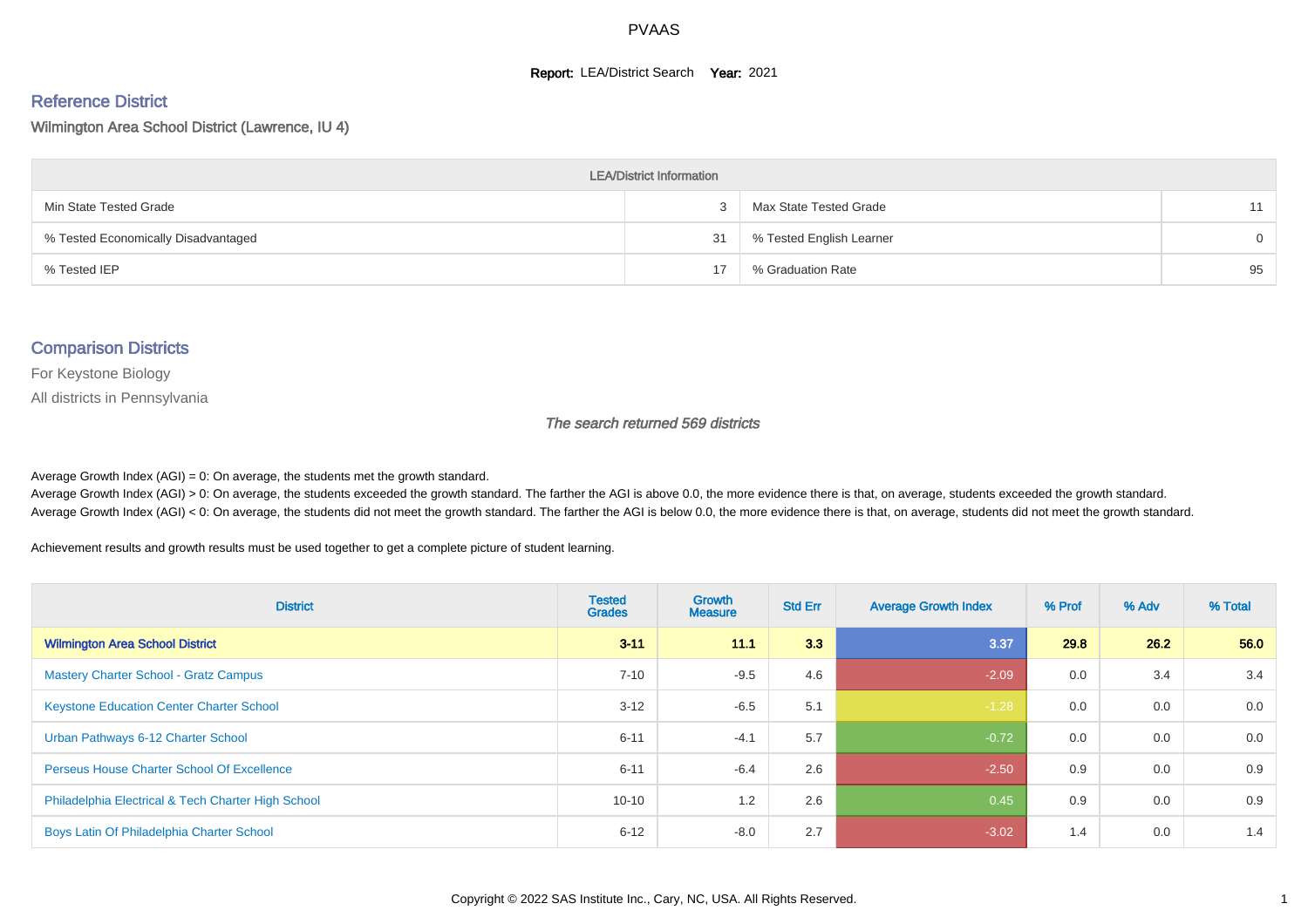| <b>District</b>                                                       | <b>Tested</b><br><b>Grades</b> | <b>Growth</b><br><b>Measure</b> | <b>Std Err</b> | <b>Average Growth Index</b> | % Prof  | % Adv   | % Total |
|-----------------------------------------------------------------------|--------------------------------|---------------------------------|----------------|-----------------------------|---------|---------|---------|
| <b>Wilmington Area School District</b>                                | $3 - 11$                       | 11.1                            | 3.3            | 3.37                        | 29.8    | 26.2    | 56.0    |
| <b>Chester-Upland School District</b>                                 | $3 - 11$                       | $-3.6$                          | 2.6            | $-1.38$                     | 1.6     | 0.0     | 1.6     |
| <b>Aliquippa School District</b>                                      | $3 - 11$                       | $-20.0$                         | 3.6            | $-5.54$                     | 1.7     | 0.0     | 1.7     |
| <b>Innovative Arts Academy Charter School</b>                         | $6 - 11$                       | $-7.2$                          | 2.5            | $-2.83$                     | 2.0     | 0.0     | 2.0     |
| <b>Chester Charter Scholars Academy Charter School</b>                | $3 - 12$                       | $-6.2$                          | 3.3            | $-1.88$                     | 2.2     | 0.0     | $2.2\,$ |
| La Academia Partnership Charter School                                | $6 - 11$                       | $-15.5$                         | 5.7            | $-2.70$                     | 2.3     | 0.0     | 2.3     |
| People For People Charter School                                      | $3 - 12$                       | 6.4                             | 5.6            | 1.15                        | 2.4     | 0.0     | 2.4     |
| <b>Universal Audenried Charter School</b>                             | $9 - 11$                       | $-3.8$                          | 2.5            | $-1.53$                     | 3.0     | 0.5     | 3.5     |
| <b>Sto-Rox School District</b>                                        | $3 - 10$                       | $-7.0$                          | 3.5            | $-1.99$                     | 3.2     | 0.0     | 3.2     |
| <b>York City School District</b>                                      | $3 - 12$                       | $-17.7$                         | 1.8            | $-10.05$                    | 3.2     | 0.7     | 3.9     |
| <b>Tech Freire Charter School</b>                                     | $9 - 11$                       | 0.7                             | 2.5            | 0.27                        | 3.6     | 0.0     | 3.6     |
| <b>Turkeyfoot Valley Area School District</b>                         | $3 - 12$                       | $-15.4$                         | 5.8            | $-2.66$                     | 3.8     | 3.8     | 7.6     |
| <b>Clairton City School District</b>                                  | $3 - 11$                       | $-1.6$                          | $5.0\,$        | $-0.32$                     | $3.8\,$ | 0.5     | 4.4     |
| Aspira Bilingual Cyber Charter School                                 | $3 - 11$                       | 5.1                             | 5.8            | 0.87                        | 4.8     | 0.0     | 4.8     |
| Propel Charter School - Braddock Hills                                | $3 - 11$                       | $-2.1$                          | 3.3            | $-0.63$                     | 4.8     | 3.2     | 8.1     |
| Morrisville Borough School District                                   | $3 - 11$                       | $-13.1$                         | 3.7            | $-3.52$                     | 4.9     | 1.6     | 6.6     |
| <b>Claysburg-Kimmel School District</b>                               | $3 - 11$                       | $-1.2$                          | 5.2            | $-0.22$                     | 5.0     | 0.0     | 5.0     |
| <b>Belmont Charter School</b>                                         | $3 - 10$                       | 2.2                             | 3.4            | 0.64                        | 5.3     | 1.8     | $7.0\,$ |
| <b>West Side CTC</b>                                                  | $9 - 10$                       | $-32.0$                         | 3.9            | $-8.16$                     | 5.9     | 0.0     | 5.9     |
| <b>Allentown City School District</b>                                 | $3 - 12$                       | $-16.9$                         | 1.4            | $-12.37$                    | 5.9     | 0.4     | 6.3     |
| <b>Harrisburg City School District</b>                                | $3 - 11$                       | $-0.2$                          | 2.0            | $-0.11$                     | 6.0     | $2.0\,$ | $8.0\,$ |
| Preparatory Charter School Of Mathematics, Science, Tech, And Careers | $9 - 10$                       | $-5.1$                          | 2.5            | $-2.03$                     | 6.3     | 1.4     | 7.7     |
| Lincoln Leadership Academy Charter School                             | $3 - 12$                       | $-7.4$                          | 3.7            | $-1.99$                     | 6.4     | 2.1     | 8.5     |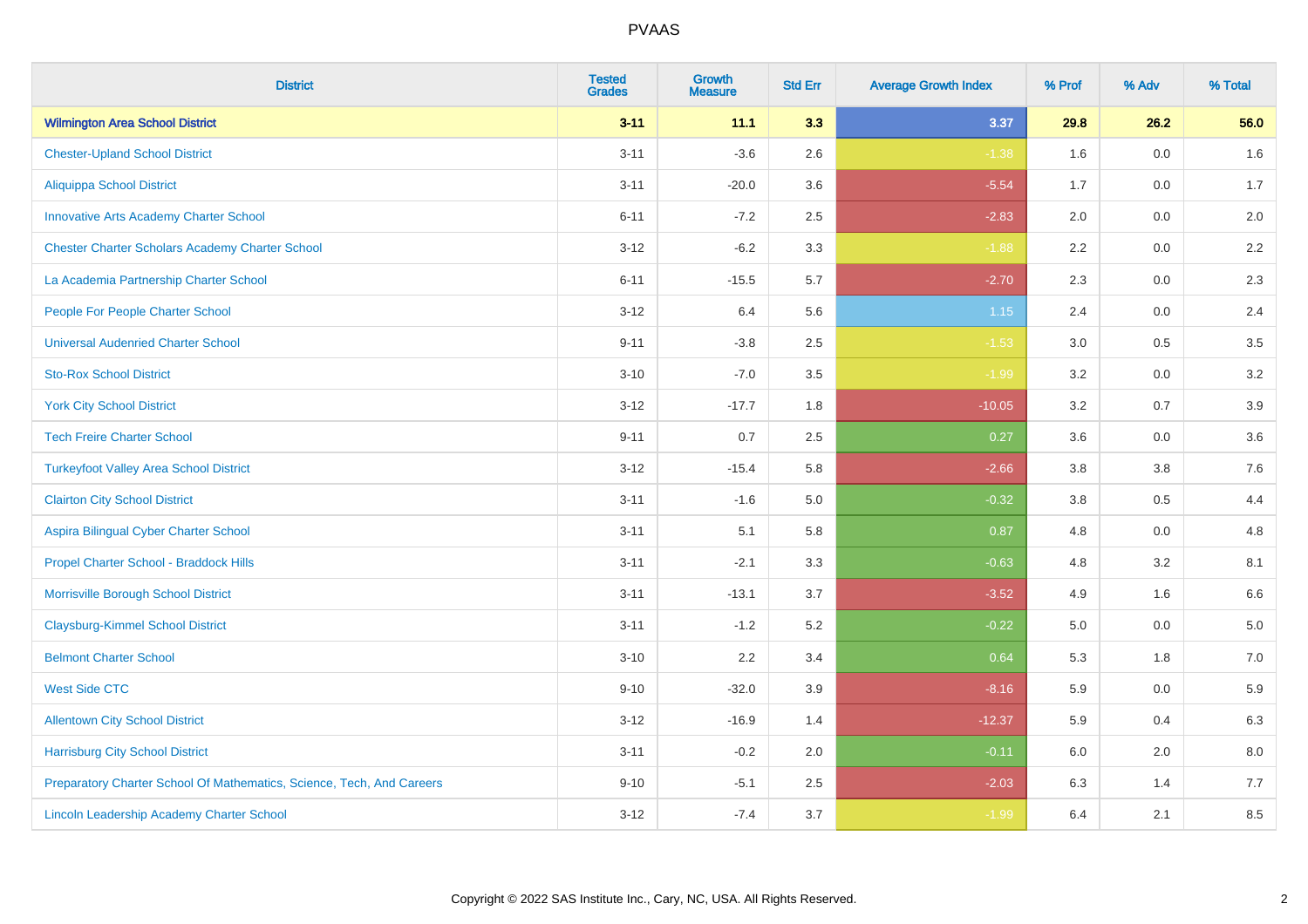| <b>District</b>                                   | <b>Tested</b><br><b>Grades</b> | <b>Growth</b><br><b>Measure</b> | <b>Std Err</b> | <b>Average Growth Index</b> | % Prof | % Adv   | % Total |
|---------------------------------------------------|--------------------------------|---------------------------------|----------------|-----------------------------|--------|---------|---------|
| <b>Wilmington Area School District</b>            | $3 - 11$                       | 11.1                            | 3.3            | 3.37                        | 29.8   | 26.2    | 56.0    |
| <b>Lawrence County CTC</b>                        | $10 - 11$                      | $-9.8$                          | 3.7            | $-2.68$                     | 7.3    | 0.0     | 7.3     |
| <b>Propel Charter School-Homestead</b>            | $3 - 11$                       | $-5.0$                          | 3.9            | $-1.27$                     | 7.3    | 0.0     | $7.3$   |
| Dr Robert Ketterer Charter School Inc             | $6 - 12$                       | 7.1                             | 4.3            | 1.66                        | 7.3    | 1.7     | 9.0     |
| <b>Propel Charter School-Montour</b>              | $3 - 10$                       | $-3.4$                          | 3.6            | $-0.93$                     | 7.7    | 0.0     | 7.7     |
| <b>Blacklick Valley School District</b>           | $3 - 11$                       | $-0.9$                          | 3.9            | $-0.23$                     | 7.7    | 7.7     | 15.4    |
| <b>Executive Education Academy Charter School</b> | $3 - 10$                       | $-14.6$                         | 3.0            | $-4.81$                     | 8.5    | 1.2     | 9.8     |
| <b>Tacony Academy Charter School</b>              | $3 - 11$                       | $-12.9$                         | 3.3            | $-3.90$                     | 8.6    | 1.4     | 10.0    |
| <b>Esperanza Cyber Charter School</b>             | $3 - 11$                       | 7.1                             | 6.1            | 1.15                        | 8.8    | 2.9     | 11.8    |
| <b>Lancaster School District</b>                  | $3 - 12$                       | $-10.0$                         | 1.4            | $-7.22$                     | 9.0    | 3.9     | 12.8    |
| <b>Farrell Area School District</b>               | $3 - 11$                       | $-1.9$                          | 4.2            | $-0.44$                     | 9.3    | 11.6    | 20.9    |
| <b>Big Beaver Falls Area School District</b>      | $3 - 11$                       | $-17.9$                         | 2.8            | $-6.27$                     | 9.4    | 2.8     | 12.2    |
| <b>Shade-Central City School District</b>         | $3 - 11$                       | $-14.6$                         | 4.0            | $-3.68$                     | 9.6    | $0.0\,$ | 9.6     |
| Community Academy Of Philadelphia Charter School  | $3 - 11$                       | 0.1                             | 2.6            | 0.06                        | 9.7    | 2.6     | 12.4    |
| <b>KIPP Dubois Charter School</b>                 | $9 - 10$                       | $-3.0$                          | 3.1            | $-0.95$                     | 10.0   | 0.0     | 10.0    |
| <b>Woodland Hills School District</b>             | $3 - 12$                       | $-4.2$                          | 2.5            | $-1.66$                     | 10.1   | 1.4     | 11.5    |
| Mastery Charter School - Shoemaker Campus         | $7 - 10$                       | $-2.3$                          | 2.8            | $-0.81$                     | 10.1   | 3.7     | 13.8    |
| <b>Greater Johnstown School District</b>          | $3 - 11$                       | $-3.5$                          | 2.4            | $-1.45$                     | 10.3   | 1.3     | 11.5    |
| <b>Sugar Valley Rural Charter School</b>          | $3 - 11$                       | $-3.6$                          | 3.7            | $-0.98$                     | 10.3   | 0.0     | 10.3    |
| <b>Norristown Area School District</b>            | $3 - 12$                       | $-25.4$                         | 1.7            | $-15.35$                    | 10.6   | 1.8     | 12.4    |
| New Kensington-Arnold School District             | $3 - 11$                       | $-5.8$                          | 3.2            | $-1.80$                     | 10.8   | 1.2     | 12.0    |
| <b>Tussey Mountain School District</b>            | $3 - 12$                       | $-13.0$                         | 3.3            | $-3.93$                     | 11.1   | 3.2     | 14.3    |
| <b>Cornell School District</b>                    | $3 - 11$                       | $-5.5$                          | 4.6            | $-1.20$                     | 11.3   | 3.2     | 14.5    |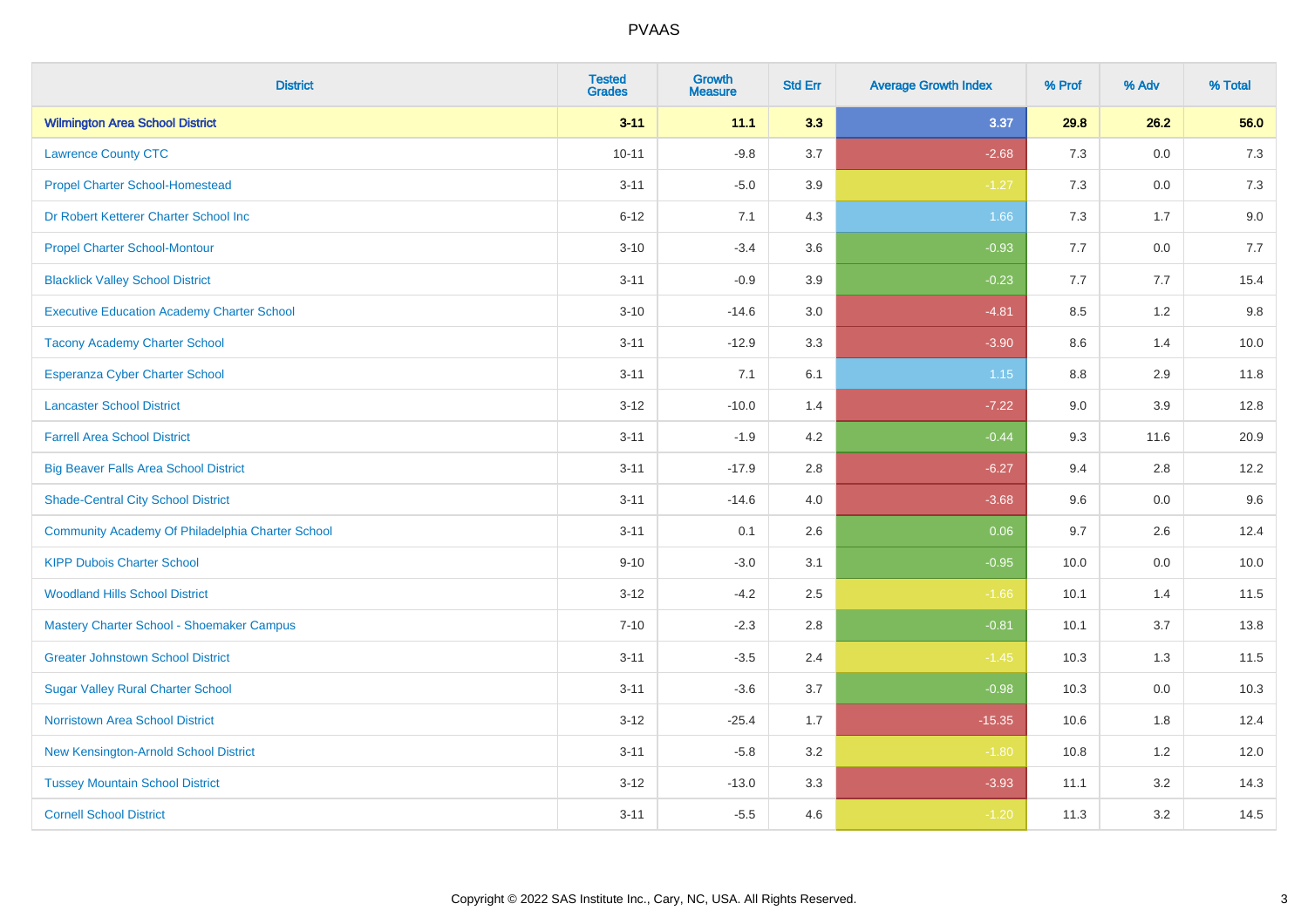| <b>District</b>                               | <b>Tested</b><br><b>Grades</b> | <b>Growth</b><br><b>Measure</b> | <b>Std Err</b> | <b>Average Growth Index</b> | % Prof | % Adv   | % Total |
|-----------------------------------------------|--------------------------------|---------------------------------|----------------|-----------------------------|--------|---------|---------|
| <b>Wilmington Area School District</b>        | $3 - 11$                       | 11.1                            | 3.3            | 3.37                        | 29.8   | 26.2    | 56.0    |
| <b>Tulpehocken Area School District</b>       | $3 - 12$                       | 1.0                             | 4.9            | 0.20                        | 11.5   | 23.1    | 34.6    |
| <b>Hanover Area School District</b>           | $3 - 11$                       | $-14.7$                         | 4.7            | $-3.13$                     | 12.1   | 3.0     | 15.2    |
| Multicultural Academy Charter School          | $9 - 11$                       | 6.0                             | 3.4            | 1.77                        | 12.3   | $0.0\,$ | 12.3    |
| <b>Muhlenberg School District</b>             | $3 - 10$                       | $-17.8$                         | 1.9            | $-9.34$                     | 12.4   | 4.6     | 17.0    |
| <b>Redbank Valley School District</b>         | $3 - 11$                       | $-7.5$                          | 3.1            | $-2.41$                     | 12.4   | 10.6    | 23.1    |
| <b>Mastery Charter School - Thomas Campus</b> | $3 - 10$                       | 7.9                             | 5.7            | 1.39                        | 12.5   | 0.0     | 12.5    |
| <b>Mcguffey School District</b>               | $3 - 11$                       | $-12.1$                         | 3.0            | $-4.06$                     | 12.8   | 5.9     | 18.6    |
| <b>Coatesville Area School District</b>       | $3 - 11$                       | $-9.5$                          | 1.6            | $-5.81$                     | 12.8   | 3.3     | 16.2    |
| <b>Washington School District</b>             | $3 - 11$                       | $-15.9$                         | 2.9            | $-5.44$                     | 12.9   | 1.7     | 14.7    |
| <b>Sharon City School District</b>            | $3 - 11$                       | $-6.5$                          | 2.3            | $-2.79$                     | 13.1   | 5.0     | 18.1    |
| Lackawanna Trail School District              | $3 - 10$                       | $-11.0$                         | 3.3            | $-3.35$                     | 13.1   | 18.0    | 31.2    |
| <b>Erie City School District</b>              | $3 - 12$                       | $-4.5$                          | 1.4            | $-3.09$                     | 13.4   | 6.7     | 20.1    |
| <b>Canton Area School District</b>            | $3 - 11$                       | 8.4                             | 2.9            | 2.92                        | 13.8   | 23.0    | 36.8    |
| <b>Bristol Township School District</b>       | $3 - 11$                       | $-7.4$                          | 1.4            | $-5.32$                     | 13.8   | 4.6     | 18.4    |
| <b>Steelton-Highspire School District</b>     | $3 - 11$                       | $-5.3$                          | 3.2            | $-1.65$                     | 13.9   | 0.0     | 13.9    |
| <b>William Penn School District</b>           | $3 - 12$                       | 7.0                             | 1.9            | 3.61                        | 14.0   | 7.2     | 21.3    |
| <b>Wilkes-Barre Area School District</b>      | $3 - 11$                       | $-12.4$                         | 2.4            | $-5.18$                     | 14.2   | 3.7     | 17.9    |
| Esperanza Academy Charter School              | $4 - 11$                       | 2.1                             | 2.1            | 1.01                        | 14.2   | 3.6     | 17.8    |
| <b>Shenandoah Valley School District</b>      | $3 - 11$                       | $-4.5$                          | 3.5            | $-1.29$                     | 14.3   | 0.0     | 14.3    |
| Hope For Hyndman Charter School               | $3 - 11$                       | 5.1                             | 5.8            | 0.88                        | 14.3   | 7.1     | 21.4    |
| <b>Rochester Area School District</b>         | $3 - 11$                       | $-5.7$                          | 3.9            | $-1.45$                     | 14.9   | 2.1     | 17.0    |
| <b>Dunmore School District</b>                | $3 - 11$                       | $-12.2$                         | 2.7            | $-4.51$                     | 15.0   | 5.3     | 20.4    |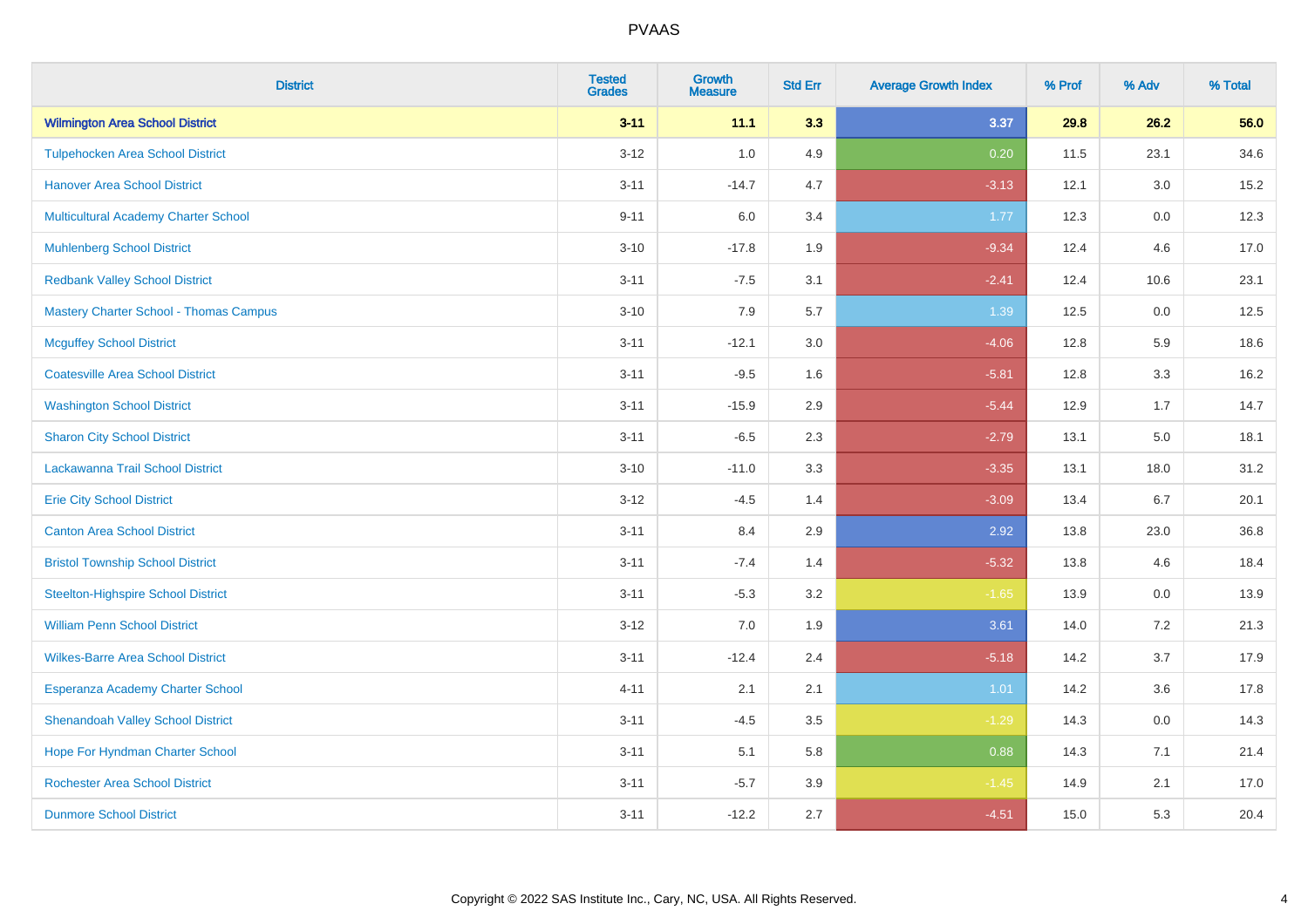| <b>District</b>                               | <b>Tested</b><br><b>Grades</b> | <b>Growth</b><br><b>Measure</b> | <b>Std Err</b> | <b>Average Growth Index</b> | % Prof | % Adv   | % Total |
|-----------------------------------------------|--------------------------------|---------------------------------|----------------|-----------------------------|--------|---------|---------|
| <b>Wilmington Area School District</b>        | $3 - 11$                       | 11.1                            | 3.3            | 3.37                        | 29.8   | 26.2    | 56.0    |
| <b>Greater Nanticoke Area School District</b> | $3 - 12$                       | $-6.8$                          | 2.6            | $-2.58$                     | 15.2   | $8.9\,$ | 24.1    |
| <b>Lebanon School District</b>                | $3 - 11$                       | $-1.2$                          | 1.9            | $-0.63$                     | 15.2   | 6.4     | 21.6    |
| Imhotep Institute Charter High School         | $9 - 11$                       | $-17.6$                         | 5.8            | $-3.03$                     | 15.4   | 0.0     | 15.4    |
| <b>West Mifflin Area School District</b>      | $3 - 12$                       | $-11.9$                         | 2.5            | $-4.77$                     | 15.9   | 4.0     | 19.9    |
| <b>City CHS</b>                               | $10 - 11$                      | $-5.6$                          | 2.4            | $-2.34$                     | 15.9   | 1.5     | 17.4    |
| <b>Burgettstown Area School District</b>      | $3 - 11$                       | $-11.2$                         | 3.2            | $-3.46$                     | 16.0   | 2.7     | 18.7    |
| <b>MaST Community Charter School II</b>       | $3 - 10$                       | 1.4                             | 3.0            | 0.45                        | 16.1   | 4.6     | 20.7    |
| <b>Pittsburgh School District</b>             | $3 - 11$                       | $-13.0$                         | 1.1            | $-12.25$                    | 16.1   | 6.5     | 22.6    |
| Philadelphia City School District             | $3 - 12$                       | $-7.8$                          | 0.6            | $-13.43$                    | 16.4   | 6.5     | 22.9    |
| <b>Fannett-Metal School District</b>          | $3 - 11$                       | $-22.3$                         | 4.8            | $-4.65$                     | 16.4   | 6.6     | 23.0    |
| <b>Achievement House Charter School</b>       | $7 - 11$                       | $-8.2$                          | 3.6            | $-2.28$                     | 16.7   | 2.8     | 19.4    |
| <b>Reading School District</b>                | $3 - 11$                       | 4.3                             | 1.2            | 3.71                        | 16.8   | 6.0     | 22.8    |
| <b>Williams Valley School District</b>        | $3 - 11$                       | 2.6                             | 3.7            | 0.69                        | 17.0   | 5.1     | 22.0    |
| <b>Columbia Borough School District</b>       | $3 - 12$                       | $-1.1$                          | 3.6            | $-0.31$                     | 17.2   | 1.7     | 19.0    |
| <b>New Castle Area School District</b>        | $3 - 12$                       | $-13.6$                         | 2.3            | $-5.99$                     | 17.6   | 2.0     | 19.5    |
| Jefferson County-Dubois AVTS                  | $9 - 11$                       | $-11.7$                         | 3.1            | $-3.72$                     | 17.6   | 2.8     | 20.4    |
| <b>Shanksville-Stonycreek School District</b> | $3 - 10$                       | $-8.6$                          | 5.5            | $-1.55$                     | 17.6   | 23.5    | 41.2    |
| <b>Carmichaels Area School District</b>       | $3 - 10$                       | $-7.0$                          | 3.1            | $-2.30$                     | 17.8   | 9.6     | 27.4    |
| <b>Union School District</b>                  | $3 - 12$                       | 2.5                             | 3.7            | 0.69                        | 17.9   | 10.4    | 28.4    |
| <b>Central Fulton School District</b>         | $3 - 11$                       | $-13.3$                         | 3.2            | $-4.20$                     | 18.1   | 9.7     | 27.8    |
| <b>Tidioute Community Charter School</b>      | $3 - 11$                       | 0.8                             | 4.4            | 0.19                        | 18.1   | 6.9     | 25.0    |
| <b>Williamsport Area School District</b>      | $3 - 11$                       | $-11.7$                         | 1.4            | $-8.29$                     | 18.2   | 10.5    | 28.7    |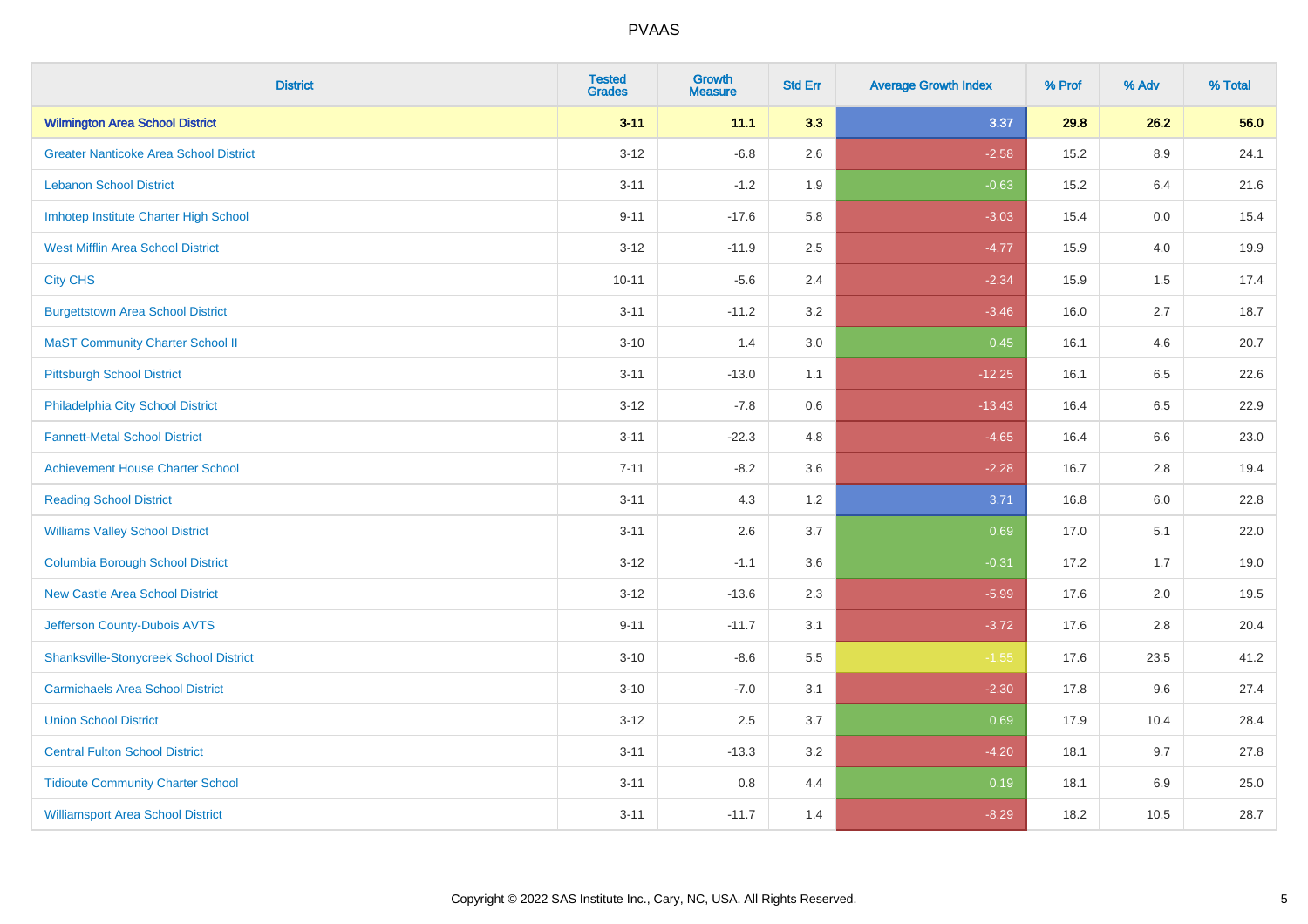| <b>District</b>                                | <b>Tested</b><br><b>Grades</b> | <b>Growth</b><br><b>Measure</b> | <b>Std Err</b> | <b>Average Growth Index</b> | % Prof | % Adv | % Total |
|------------------------------------------------|--------------------------------|---------------------------------|----------------|-----------------------------|--------|-------|---------|
| <b>Wilmington Area School District</b>         | $3 - 11$                       | 11.1                            | 3.3            | 3.37                        | 29.8   | 26.2  | 56.0    |
| <b>Mount Carmel Area School District</b>       | $3 - 11$                       | $-7.9$                          | 2.3            | $-3.38$                     | 18.2   | 4.4   | 22.6    |
| <b>Dauphin County Technical School</b>         | $9 - 11$                       | $-3.9$                          | 2.3            | $-1.67$                     | 18.3   | 11.1  | 29.3    |
| <b>Frazier School District</b>                 | $3 - 11$                       | $-18.9$                         | 3.4            | $-5.49$                     | 18.3   | 1.4   | 19.7    |
| <b>Penn Hills School District</b>              | $3 - 11$                       | 0.0                             | 2.4            | 0.02                        | 18.4   | 7.1   | 25.6    |
| <b>Punxsutawney Area School District</b>       | $3 - 11$                       | 15.8                            | 2.7            | 5.83                        | 18.6   | 29.0  | 47.6    |
| <b>Southeast Delco School District</b>         | $3 - 10$                       | 3.9                             | 3.5            | 1.12                        | 18.6   | 3.4   | 22.0    |
| Northern Lebanon School District               | $3 - 11$                       | $-0.7$                          | 2.3            | $-0.29$                     | 18.8   | 6.8   | 25.6    |
| <b>Forest Area School District</b>             | $3 - 11$                       | $-1.8$                          | 4.7            | $-0.37$                     | 18.9   | 15.1  | 34.0    |
| Susquehanna Township School District           | $3 - 12$                       | 3.9                             | 2.7            | 1.45                        | 19.0   | 13.1  | 32.0    |
| <b>Pottstown School District</b>               | $3 - 12$                       | 2.0                             | 2.2            | 0.88                        | 19.4   | 6.2   | 25.6    |
| <b>Central Cambria School District</b>         | $3 - 11$                       | $-12.7$                         | 2.3            | $-5.61$                     | 19.4   | 7.4   | 26.9    |
| Jim Thorpe Area School District                | $3 - 11$                       | $-10.9$                         | 2.4            | $-4.48$                     | 19.5   | 6.0   | 25.5    |
| <b>Columbia-Montour AVTS</b>                   | $9 - 10$                       | $-7.1$                          | 2.8            | $-2.52$                     | 19.5   | 3.2   | 22.7    |
| <b>Shamokin Area School District</b>           | $3 - 11$                       | $-2.6$                          | 2.5            | $-1.06$                     | 19.6   | 9.8   | 29.3    |
| <b>Carbon Career &amp; Technical Institute</b> | $9 - 11$                       | $-9.3$                          | 3.2            | $-2.92$                     | 19.6   | 2.2   | 21.7    |
| Pennsylvania Distance Learning Charter School  | $3 - 12$                       | 6.8                             | 3.4            | 1.99                        | 19.8   | 6.2   | 25.9    |
| <b>Mount Union Area School District</b>        | $3 - 10$                       | $-2.5$                          | 2.8            | $-0.89$                     | 19.8   | 5.8   | 25.6    |
| <b>Scranton School District</b>                | $3 - 12$                       | $-10.1$                         | 2.5            | $-4.04$                     | 20.0   | 7.7   | 27.7    |
| Lehigh Valley Academy Regional Charter School  | $3 - 11$                       | $-5.9$                          | 3.0            | $-1.98$                     | 20.0   | 7.7   | 27.7    |
| <b>Blairsville-Saltsburg School District</b>   | $3 - 11$                       | $-7.5$                          | 2.8            | $-2.67$                     | 20.1   | 8.2   | 28.3    |
| <b>Brentwood Borough School District</b>       | $3 - 11$                       | 1.3                             | 3.0            | 0.44                        | 20.2   | 16.0  | 36.2    |
| North Schuylkill School District               | $3 - 11$                       | $-4.7$                          | 2.2            | $-2.16$                     | 20.2   | 11.7  | 31.9    |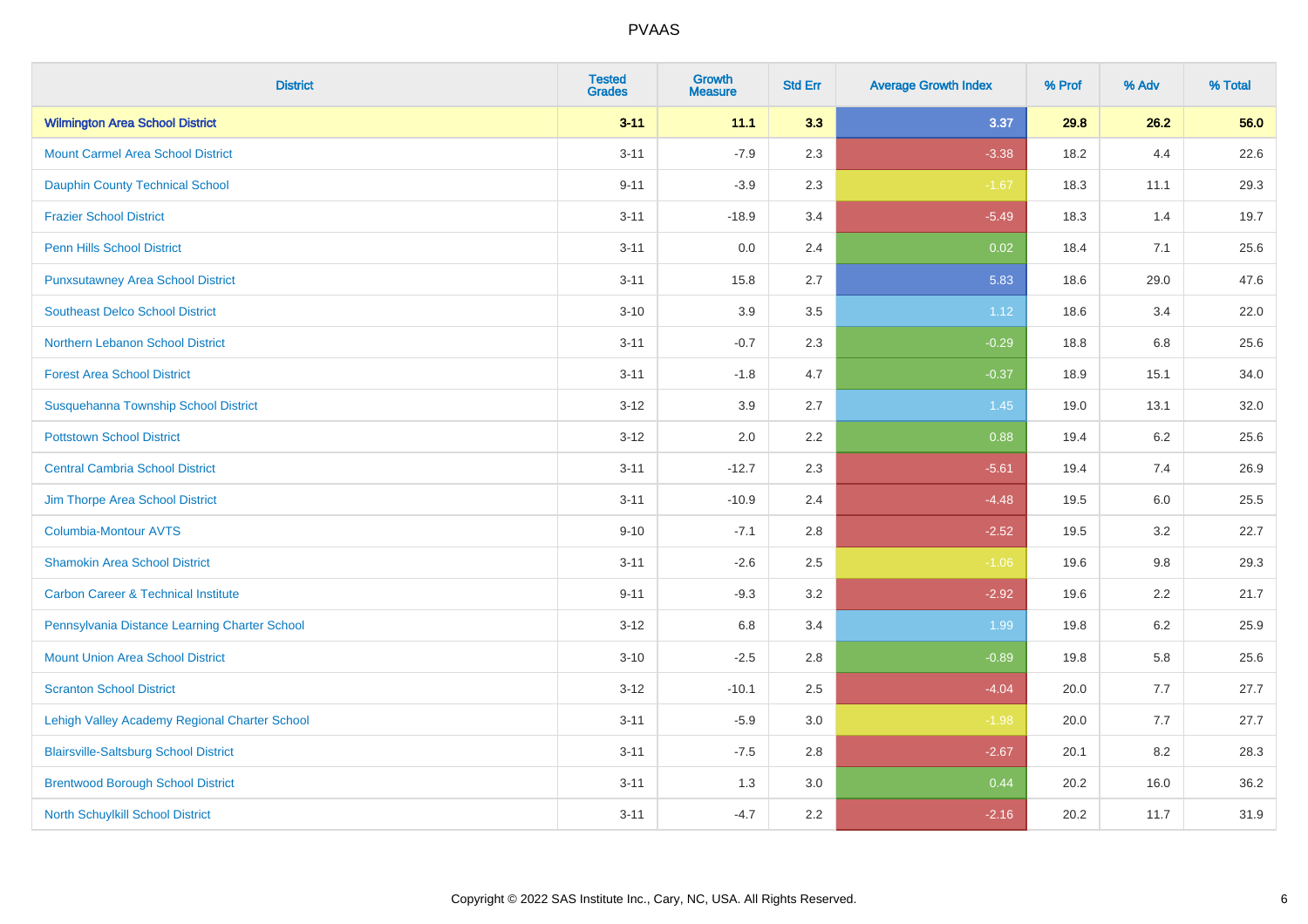| <b>District</b>                                 | <b>Tested</b><br><b>Grades</b> | <b>Growth</b><br><b>Measure</b> | <b>Std Err</b> | <b>Average Growth Index</b> | % Prof | % Adv   | % Total |
|-------------------------------------------------|--------------------------------|---------------------------------|----------------|-----------------------------|--------|---------|---------|
| <b>Wilmington Area School District</b>          | $3 - 11$                       | 11.1                            | 3.3            | 3.37                        | 29.8   | 26.2    | 56.0    |
| <b>Westinghouse Arts Academy Charter School</b> | $9 - 10$                       | $-6.0$                          | 3.3            | $-1.81$                     | 20.2   | $8.9\,$ | 29.1    |
| Meyersdale Area School District                 | $3 - 11$                       | $-16.1$                         | 3.3            | $-4.94$                     | 20.3   | 5.8     | 26.1    |
| <b>Wattsburg Area School District</b>           | $3 - 11$                       | 1.0                             | 2.7            | 0.36                        | 20.4   | 12.4    | 32.7    |
| <b>Bethlehem Area School District</b>           | $3 - 11$                       | $-4.5$                          | 1.1            | $-3.91$                     | 20.4   | 11.3    | 31.7    |
| <b>Hazleton Area School District</b>            | $3 - 11$                       | 6.0                             | 1.6            | 3.85                        | 20.5   | 9.0     | 29.5    |
| <b>Mastery Charter School - Pickett Campus</b>  | $6 - 10$                       | 2.7                             | 4.2            | 0.65                        | 20.6   | 0.0     | 20.6    |
| <b>Chartiers Valley School District</b>         | $3 - 11$                       | $-9.1$                          | 2.1            | $-4.23$                     | 20.7   | 17.4    | 38.0    |
| <b>Riverside School District</b>                | $3 - 11$                       | $-6.2$                          | 2.7            | $-2.33$                     | 20.8   | 17.0    | 37.7    |
| <b>Shikellamy School District</b>               | $3 - 10$                       | $-8.3$                          | 2.4            | $-3.42$                     | 20.8   | 18.5    | 39.2    |
| Pennsylvania Cyber Charter School               | $3 - 11$                       | 0.6                             | 1.5            | 0.37                        | 20.8   | 8.1     | 28.9    |
| <b>Laurel Highlands School District</b>         | $3 - 11$                       | $-3.8$                          | 2.3            | $-1.63$                     | 20.9   | 14.6    | 35.4    |
| <b>Antietam School District</b>                 | $3 - 10$                       | $-9.5$                          | 3.7            | $-2.57$                     | 20.9   | $1.5\,$ | 22.4    |
| <b>Trinity Area School District</b>             | $3 - 11$                       | $-8.7$                          | 1.8            | $-4.87$                     | 20.9   | 9.8     | 30.8    |
| <b>East Allegheny School District</b>           | $3 - 11$                       | $-6.4$                          | 3.0            | $-2.11$                     | 21.0   | 7.4     | 28.4    |
| <b>Somerset Area School District</b>            | $3 - 11$                       | $-7.6$                          | 2.4            | $-3.17$                     | 21.0   | 14.5    | 35.5    |
| <b>Monessen City School District</b>            | $3 - 10$                       | $-3.9$                          | 5.6            | $-0.69$                     | 21.0   | 10.5    | 31.6    |
| <b>Ferndale Area School District</b>            | $3 - 10$                       | $-1.1$                          | 4.1            | $-0.27$                     | 21.0   | 7.9     | 29.0    |
| <b>Mckeesport Area School District</b>          | $3 - 12$                       | 4.6                             | 2.2            | 2.14                        | 21.1   | 4.4     | 25.5    |
| Northern Lehigh School District                 | $3 - 12$                       | 6.1                             | 2.5            | 2.42                        | 21.4   | 18.0    | 39.3    |
| <b>Mahanoy Area School District</b>             | $3 - 10$                       | $-3.4$                          | 3.1            | $-1.07$                     | 21.4   | 8.6     | 30.0    |
| Philadelphia Academy Charter School             | $3 - 11$                       | $-14.7$                         | 2.7            | $-5.42$                     | 21.6   | 3.9     | 25.5    |
| <b>Southern Fulton School District</b>          | $3 - 11$                       | $-5.1$                          | 4.0            | $-1.29$                     | 21.7   | 13.0    | 34.8    |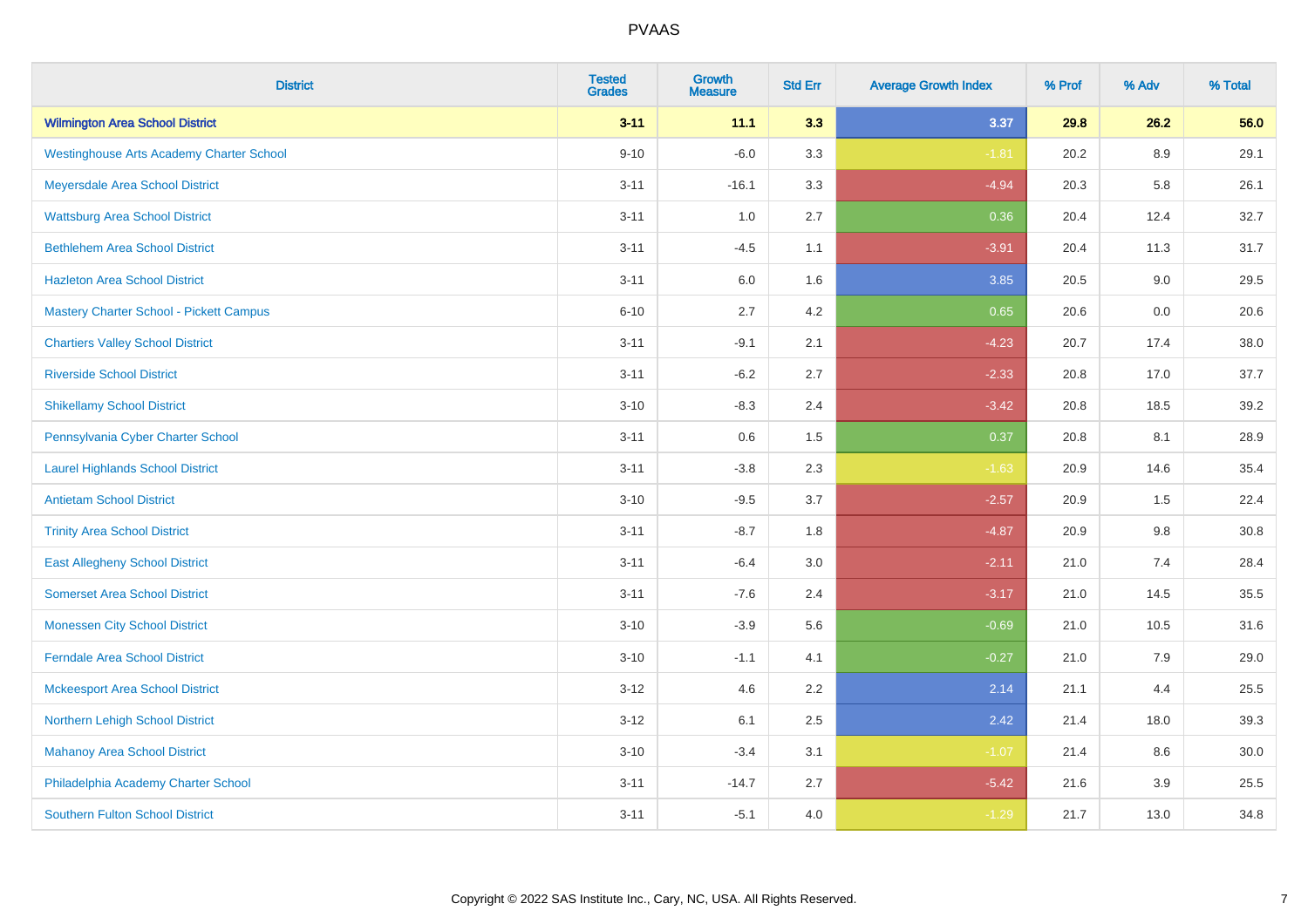| <b>District</b>                               | <b>Tested</b><br><b>Grades</b> | Growth<br>Measure | <b>Std Err</b> | <b>Average Growth Index</b> | % Prof | % Adv   | % Total  |
|-----------------------------------------------|--------------------------------|-------------------|----------------|-----------------------------|--------|---------|----------|
| <b>Wilmington Area School District</b>        | $3 - 11$                       | 11.1              | 3.3            | 3.37                        | 29.8   | 26.2    | 56.0     |
| <b>Pottsville Area School District</b>        | $3 - 12$                       | $-4.9$            | 2.1            | $-2.36$                     | 21.8   | 7.9     | 29.6     |
| <b>West York Area School District</b>         | $3 - 12$                       | $-9.8$            | 2.7            | $-3.57$                     | 21.9   | 10.9    | 32.8     |
| <b>Brownsville Area School District</b>       | $3 - 12$                       | 3.9               | 3.8            | 1.04                        | 22.0   | 8.5     | 30.5     |
| <b>Wyoming Valley West School District</b>    | $3 - 11$                       | $-5.5$            | 2.3            | $-2.38$                     | 22.2   | 9.2     | 31.4     |
| Schuylkill Haven Area School District         | $3 - 11$                       | $-5.3$            | 2.7            | $-1.96$                     | 22.2   | 11.6    | 33.8     |
| <b>Charleroi School District</b>              | $3 - 11$                       | $-4.3$            | 2.7            | $-1.55$                     | 22.2   | 15.9    | 38.1     |
| <b>Lakeland School District</b>               | $3 - 11$                       | 13.3              | 2.8            | 4.80                        | 22.2   | 21.2    | 43.4     |
| <b>Berwick Area School District</b>           | $3 - 11$                       | $-6.9$            | 2.4            | $-2.84$                     | 22.3   | 11.5    | 33.8     |
| <b>Williamsburg Community School District</b> | $3 - 11$                       | $-16.9$           | 4.1            | $-4.14$                     | 22.4   | 0.0     | 22.4     |
| <b>New Foundations Charter School</b>         | $3 - 11$                       | 0.6               | 2.2            | 0.29                        | 22.4   | 4.0     | 26.4     |
| Philipsburg-Osceola Area School District      | $3 - 11$                       | 4.1               | 3.0            | 1.37                        | 22.5   | 16.2    | 38.8     |
| <b>East Lycoming School District</b>          | $3 - 11$                       | $-10.9$           | 2.1            | $-5.08$                     | 22.5   | $8.2\,$ | $30.8\,$ |
| <b>York Co School Of Technology</b>           | $9 - 12$                       | $-10.9$           | 1.6            | $-6.79$                     | 22.6   | 4.0     | 26.6     |
| <b>Moniteau School District</b>               | $3 - 11$                       | $-11.8$           | 2.9            | $-4.07$                     | 22.6   | $5.0\,$ | 27.6     |
| <b>Hanover Public School District</b>         | $3 - 11$                       | $-12.4$           | 2.7            | $-4.50$                     | 22.7   | $6.2\,$ | 28.9     |
| East Stroudsburg Area School District         | $3 - 11$                       | $-4.9$            | 1.4            | $-3.38$                     | 22.7   | 12.5    | 35.2     |
| <b>Roberto Clemente Charter School</b>        | $3 - 12$                       | $-3.3$            | 4.1            | $-0.79$                     | 22.7   | 4.6     | 27.3     |
| <b>Troy Area School District</b>              | $3 - 10$                       | $-4.7$            | 3.2            | $-1.46$                     | 22.8   | 16.5    | 39.2     |
| <b>Freedom Area School District</b>           | $3 - 11$                       | $-6.3$            | 3.1            | $-2.04$                     | 22.9   | 8.4     | 31.3     |
| <b>Juniata County School District</b>         | $3 - 12$                       | 7.7               | 2.0            | 3.81                        | 22.9   | 18.9    | 41.8     |
| Fox Chapel Area School District               | $3 - 11$                       | 17.6              | 1.9            | 9.47                        | 22.9   | 52.0    | 74.9     |
| <b>Milton Area School District</b>            | $3 - 11$                       | $-10.1$           | 2.5            | $-4.04$                     | 23.0   | 11.3    | 34.2     |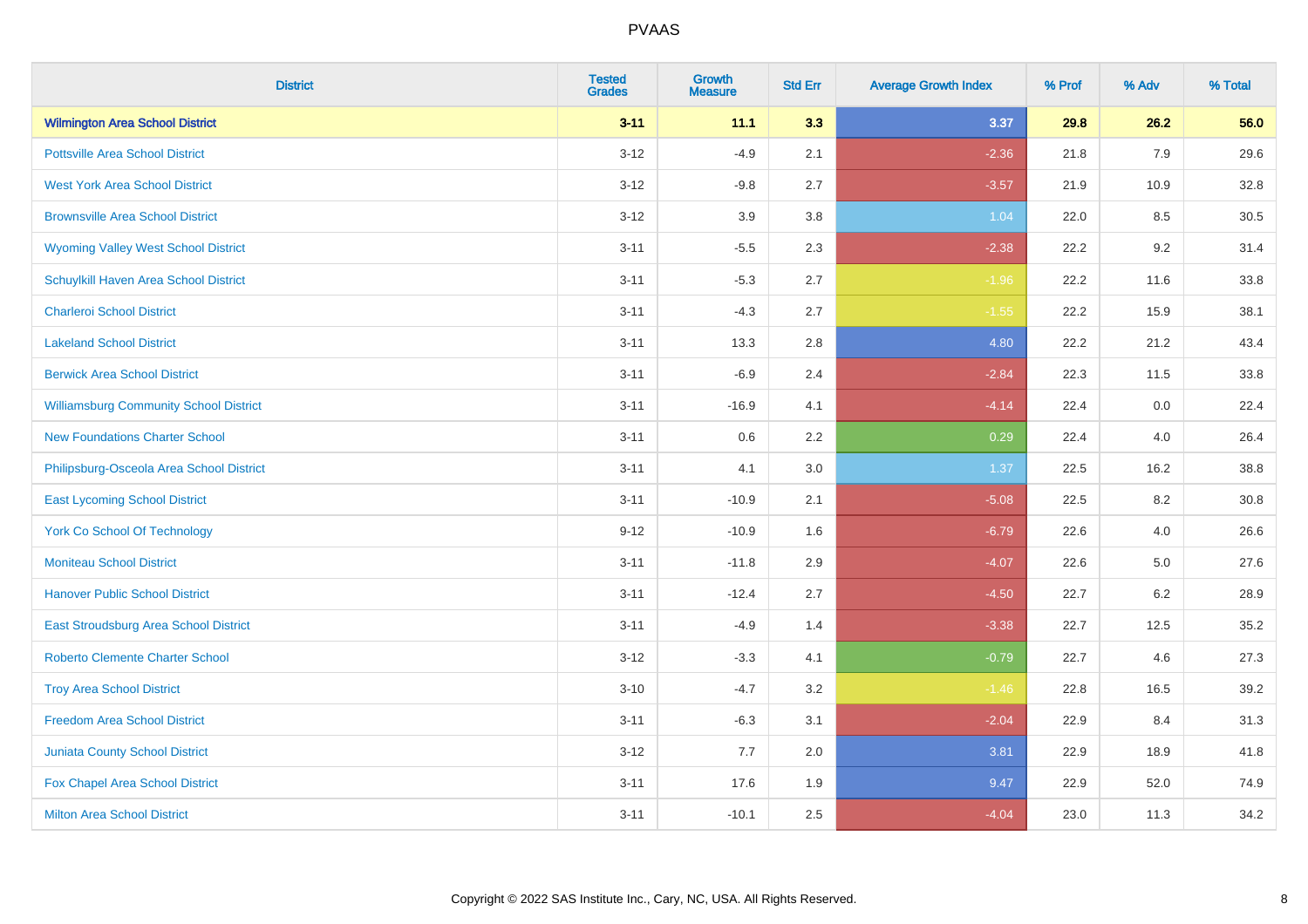| <b>District</b>                                         | <b>Tested</b><br><b>Grades</b> | <b>Growth</b><br><b>Measure</b> | <b>Std Err</b> | <b>Average Growth Index</b> | % Prof | % Adv | % Total |
|---------------------------------------------------------|--------------------------------|---------------------------------|----------------|-----------------------------|--------|-------|---------|
| <b>Wilmington Area School District</b>                  | $3 - 11$                       | 11.1                            | 3.3            | 3.37                        | 29.8   | 26.2  | 56.0    |
| <b>Forbes Road School District</b>                      | $3 - 11$                       | $-11.5$                         | 4.7            | $-2.43$                     | 23.1   | 10.3  | 33.3    |
| Center For Student Learning Charter School At Pennsbury | $6 - 12$                       | $-3.3$                          | 6.0            | $-0.55$                     | 23.1   | 0.0   | 23.1    |
| Juniata Valley School District                          | $3 - 11$                       | 1.6                             | 3.2            | 0.51                        | 23.1   | 9.4   | 32.5    |
| <b>Kiski Area School District</b>                       | $3 - 11$                       | $-4.0$                          | 2.0            | $-1.99$                     | 23.1   | 18.2  | 41.3    |
| <b>School Lane Charter School</b>                       | $3 - 11$                       | 2.6                             | 3.6            | 0.72                        | 23.1   | 18.7  | 41.8    |
| Ambridge Area School District                           | $3 - 12$                       | $-19.4$                         | 2.5            | $-7.64$                     | 23.2   | 5.6   | 28.9    |
| <b>Marion Center Area School District</b>               | $3 - 10$                       | 0.8                             | 2.9            | 0.27                        | 23.3   | 11.1  | 34.4    |
| <b>Eastern Lebanon County School District</b>           | $3 - 11$                       | 4.0                             | 2.1            | 1.89                        | 23.5   | 11.5  | 35.0    |
| <b>Shippensburg Area School District</b>                | $3 - 11$                       | 0.5                             | 1.8            | 0.26                        | 23.5   | 22.8  | 46.3    |
| <b>York Academy Regional Charter School</b>             | $3 - 11$                       | $-2.3$                          | 4.4            | $-0.52$                     | 23.5   | 2.0   | 25.5    |
| <b>Big Spring School District</b>                       | $3 - 11$                       | $-9.8$                          | 2.3            | $-4.32$                     | 23.6   | 12.9  | 36.5    |
| <b>Centennial School District</b>                       | $3 - 10$                       | 1.5                             | 1.5            | 0.98                        | 23.6   | 12.4  | 36.0    |
| <b>Conemaugh Valley School District</b>                 | $3 - 12$                       | $-6.3$                          | 4.1            | $-1.54$                     | 23.7   | 5.1   | 28.8    |
| South Allegheny School District                         | $3 - 11$                       | $-0.9$                          | 3.1            | $-0.30$                     | 23.8   | 2.5   | 26.2    |
| <b>Upper Darby School District</b>                      | $3 - 12$                       | 11.2                            | 1.4            | 8.28                        | 23.8   | 11.8  | 35.6    |
| <b>Susq-Cyber Charter School</b>                        | $9 - 11$                       | $-3.2$                          | 5.8            | $-0.54$                     | 23.8   | 4.8   | 28.6    |
| <b>Ringgold School District</b>                         | $3 - 11$                       | 2.9                             | 2.2            | 1.32                        | 23.8   | 13.3  | 37.1    |
| South Side Area School District                         | $3 - 11$                       | $-0.6$                          | 3.1            | $-0.19$                     | 24.0   | 28.0  | 52.0    |
| Maritime Academy Charter School                         | $3 - 10$                       | 13.2                            | 3.1            | 4.29                        | 24.0   | 1.3   | 25.3    |
| <b>Corry Area School District</b>                       | $3 - 11$                       | $-6.8$                          | 2.3            | $-3.01$                     | 24.0   | 8.8   | 32.8    |
| Millersburg Area School District                        | $3 - 11$                       | $-6.6$                          | 3.4            | $-1.92$                     | 24.1   | 10.3  | 34.5    |
| <b>Easton Area School District</b>                      | $3 - 12$                       | 6.3                             | 1.3            | 4.91                        | 24.1   | 13.0  | 37.1    |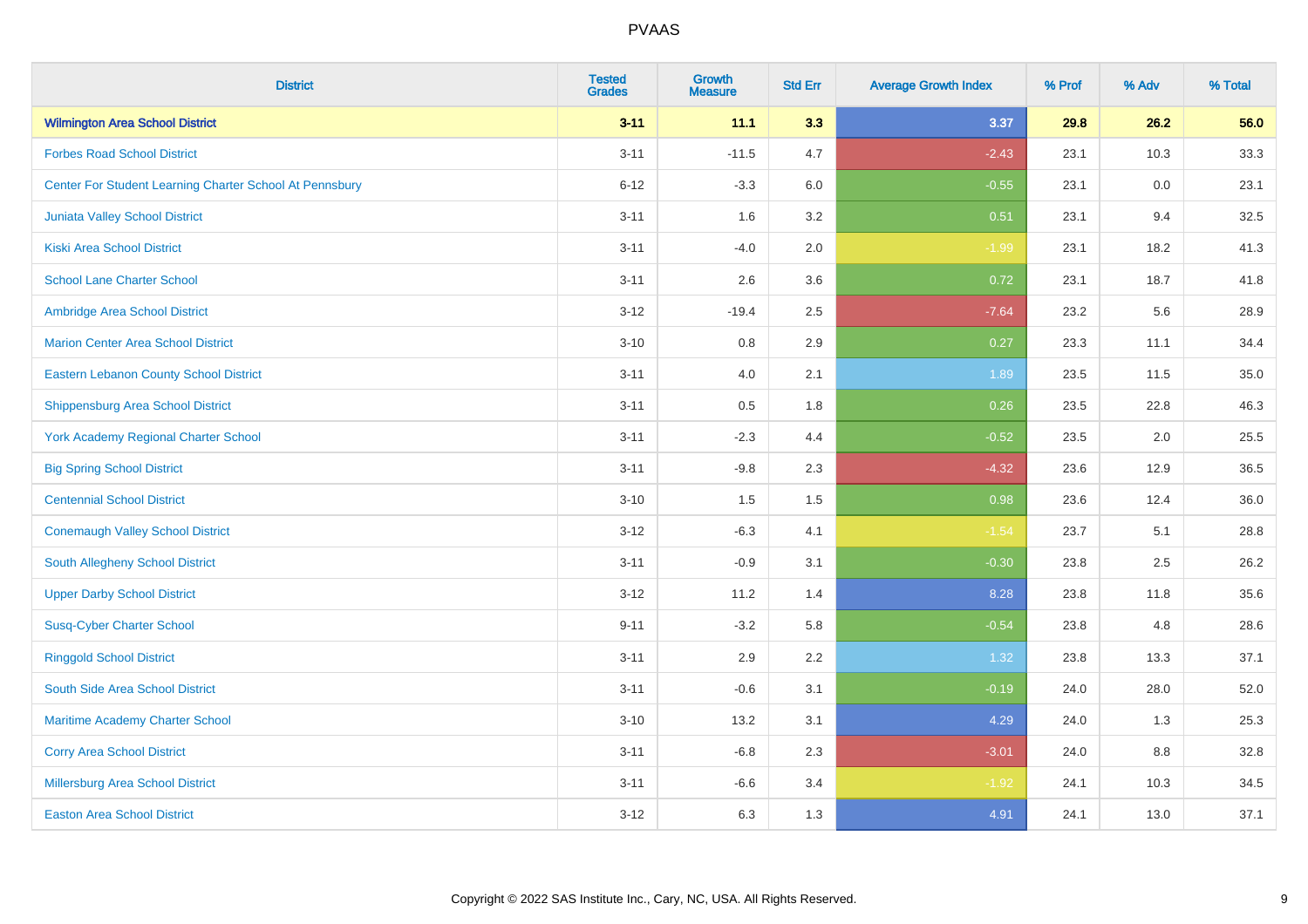| <b>District</b>                                | <b>Tested</b><br><b>Grades</b> | <b>Growth</b><br><b>Measure</b> | <b>Std Err</b> | <b>Average Growth Index</b> | % Prof | % Adv | % Total |
|------------------------------------------------|--------------------------------|---------------------------------|----------------|-----------------------------|--------|-------|---------|
| <b>Wilmington Area School District</b>         | $3 - 11$                       | 11.1                            | 3.3            | 3.37                        | 29.8   | 26.2  | 56.0    |
| <b>Connellsville Area School District</b>      | $3 - 11$                       | $-5.3$                          | 2.0            | $-2.67$                     | 24.2   | 5.0   | 29.1    |
| <b>Chambersburg Area School District</b>       | $3 - 11$                       | $-5.6$                          | 1.3            | $-4.42$                     | 24.2   | 15.2  | 39.4    |
| <b>Penns Manor Area School District</b>        | $3 - 12$                       | $-1.9$                          | 3.5            | $-0.55$                     | 24.2   | 3.8   | 28.0    |
| <b>Bensalem Township School District</b>       | $3 - 11$                       | 1.0                             | 1.6            | 0.63                        | 24.3   | 10.7  | 34.9    |
| Northern York County School District           | $3 - 11$                       | 8.4                             | 1.8            | 4.63                        | 24.3   | 23.1  | 47.4    |
| <b>Cheltenham School District</b>              | $3 - 11$                       | $-17.6$                         | 2.0            | $-8.74$                     | 24.4   | 8.3   | 32.6    |
| <b>Salisbury Township School District</b>      | $3 - 11$                       | 5.8                             | 3.6            | 1.62                        | 24.4   | 12.6  | 37.0    |
| <b>Wellsboro Area School District</b>          | $3 - 11$                       | $-6.3$                          | 3.0            | $-2.08$                     | 24.4   | 13.4  | 37.8    |
| <b>Mercer Area School District</b>             | $3 - 11$                       | 2.2                             | 3.1            | 0.70                        | 24.4   | 11.8  | 36.2    |
| <b>Smethport Area School District</b>          | $3-12$                         | 5.8                             | 3.8            | 1.52                        | 24.6   | 20.0  | 44.6    |
| <b>Agora Cyber Charter School</b>              | $3 - 11$                       | 14.6                            | 2.4            | 6.03                        | 24.7   | 19.5  | 44.2    |
| <b>Mastery Charter School - Hardy Williams</b> | $3 - 11$                       | 6.6                             | 3.0            | 2.21                        | 24.7   | 1.2   | 25.9    |
| <b>Upper Moreland Township School District</b> | $3 - 11$                       | 1.1                             | 2.0            | 0.56                        | 24.8   | 26.6  | 51.3    |
| <b>Towanda Area School District</b>            | $3 - 11$                       | $-4.0$                          | 2.6            | $-1.52$                     | 24.8   | 9.9   | 34.8    |
| <b>York Suburban School District</b>           | $3 - 11$                       | 7.4                             | 2.1            | 3.55                        | 24.9   | 31.2  | 56.1    |
| <b>Cambria Heights School District</b>         | $3 - 10$                       | $-6.2$                          | 2.9            | $-2.11$                     | 25.0   | 13.0  | 38.0    |
| <b>Montgomery Area School District</b>         | $3 - 11$                       | $-5.8$                          | 3.2            | $-1.83$                     | 25.0   | 11.5  | 36.5    |
| <b>Moshannon Valley School District</b>        | $3 - 10$                       | $-5.1$                          | 4.6            | $-1.12$                     | 25.0   | 12.5  | 37.5    |
| <b>MaST Community Charter School</b>           | $3 - 10$                       | $-0.9$                          | 2.5            | $-0.34$                     | 25.0   | 21.6  | 46.6    |
| <b>Austin Area School District</b>             | $3 - 11$                       | 2.6                             | 6.0            | 0.43                        | 25.0   | 18.8  | 43.8    |
| Northern Tioga School District                 | $3 - 12$                       | $6.8\,$                         | 2.6            | 2.64                        | 25.0   | 16.9  | 41.9    |
| Selinsgrove Area School District               | $3-12$                         | $-5.7$                          | 2.1            | $-2.74$                     | 25.4   | 13.9  | 39.2    |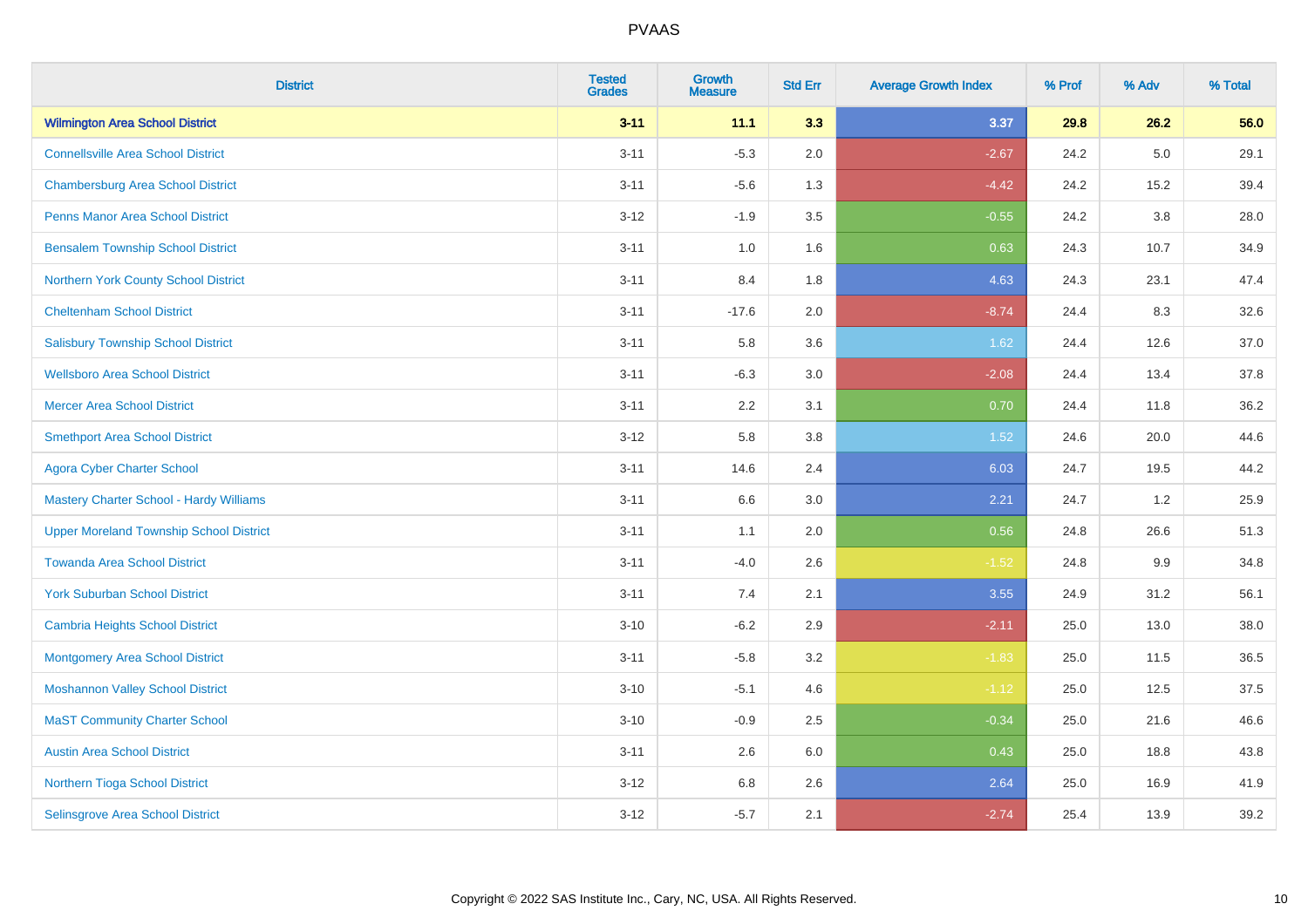| <b>District</b>                                   | <b>Tested</b><br><b>Grades</b> | <b>Growth</b><br><b>Measure</b> | <b>Std Err</b> | <b>Average Growth Index</b> | % Prof | % Adv | % Total |
|---------------------------------------------------|--------------------------------|---------------------------------|----------------|-----------------------------|--------|-------|---------|
| <b>Wilmington Area School District</b>            | $3 - 11$                       | 11.1                            | 3.3            | 3.37                        | 29.8   | 26.2  | 56.0    |
| <b>Upper Perkiomen School District</b>            | $3 - 11$                       | 5.7                             | 1.9            | 3.04                        | 25.4   | 19.9  | 45.4    |
| <b>Central Columbia School District</b>           | $3 - 12$                       | 0.3                             | 2.3            | 0.12                        | 25.4   | 37.6  | 63.0    |
| <b>Collegium Charter School</b>                   | $3 - 10$                       | 21.2                            | 2.6            | 8.18                        | 25.4   | 16.4  | 41.8    |
| <b>Cranberry Area School District</b>             | $3-12$                         | $-0.9$                          | 3.1            | $-0.29$                     | 25.5   | 9.7   | 35.2    |
| Insight PA Cyber Charter School                   | $3 - 11$                       | $-9.4$                          | 5.8            | $-1.62$                     | 25.6   | 4.6   | 30.2    |
| <b>Wyomissing Area School District</b>            | $3 - 12$                       | $-2.4$                          | 2.6            | $-0.92$                     | 25.6   | 28.1  | 53.7    |
| <b>Grove City Area School District</b>            | $3 - 12$                       | $-8.8$                          | 2.3            | $-3.89$                     | 25.6   | 16.4  | 42.0    |
| <b>Beaver Area School District</b>                | $3 - 10$                       | $-3.0$                          | 2.5            | $-1.16$                     | 25.8   | 27.8  | 53.6    |
| Lake-Lehman School District                       | $3 - 11$                       | 14.9                            | 2.8            | 5.34                        | 25.8   | 22.5  | 48.3    |
| <b>Bangor Area School District</b>                | $3 - 12$                       | $-1.2$                          | 2.0            | $-0.60$                     | 25.8   | 12.7  | 38.5    |
| <b>Environmental Charter School At Frick Park</b> | $3-9$                          | $-6.2$                          | 3.7            | $-1.67$                     | 25.9   | 3.4   | 29.3    |
| <b>Saucon Valley School District</b>              | $3 - 11$                       | 18.9                            | 2.2            | 8.48                        | 26.0   | 39.6  | 65.6    |
| <b>Waynesboro Area School District</b>            | $3 - 12$                       | $3.0\,$                         | 1.8            | 1.67                        | 26.0   | 23.5  | 49.5    |
| Octorara Area School District                     | $3 - 11$                       | $-7.5$                          | 3.2            | $-2.35$                     | 26.1   | 17.0  | 43.2    |
| Northern Bedford County School District           | $3 - 11$                       | $-2.3$                          | 3.3            | $-0.69$                     | 26.2   | 16.9  | 43.1    |
| <b>North Star School District</b>                 | $3 - 11$                       | 1.1                             | 3.3            | 0.34                        | 26.2   | 20.0  | 46.2    |
| <b>Chartiers-Houston School District</b>          | $3 - 10$                       | $-16.5$                         | 3.5            | $-4.79$                     | 26.3   | 6.6   | 32.9    |
| <b>Elk Lake School District</b>                   | $3 - 11$                       | $-6.1$                          | 2.9            | $-2.12$                     | 26.3   | 11.6  | 37.9    |
| Mastery Charter High School-Lenfest Campus        | $7 - 11$                       | $-1.8$                          | 5.8            | $-0.30$                     | 26.3   | 0.0   | 26.3    |
| Southern Tioga School District                    | $3 - 11$                       | $-0.1$                          | 2.8            | $-0.03$                     | 26.3   | 10.3  | 36.6    |
| <b>Crawford Central School District</b>           | $3 - 11$                       | 5.7                             | 2.1            | 2.71                        | 26.4   | 15.8  | 42.1    |
| <b>North Hills School District</b>                | $3 - 11$                       | $-15.8$                         | 1.8            | $-8.84$                     | 26.4   | 19.8  | 46.2    |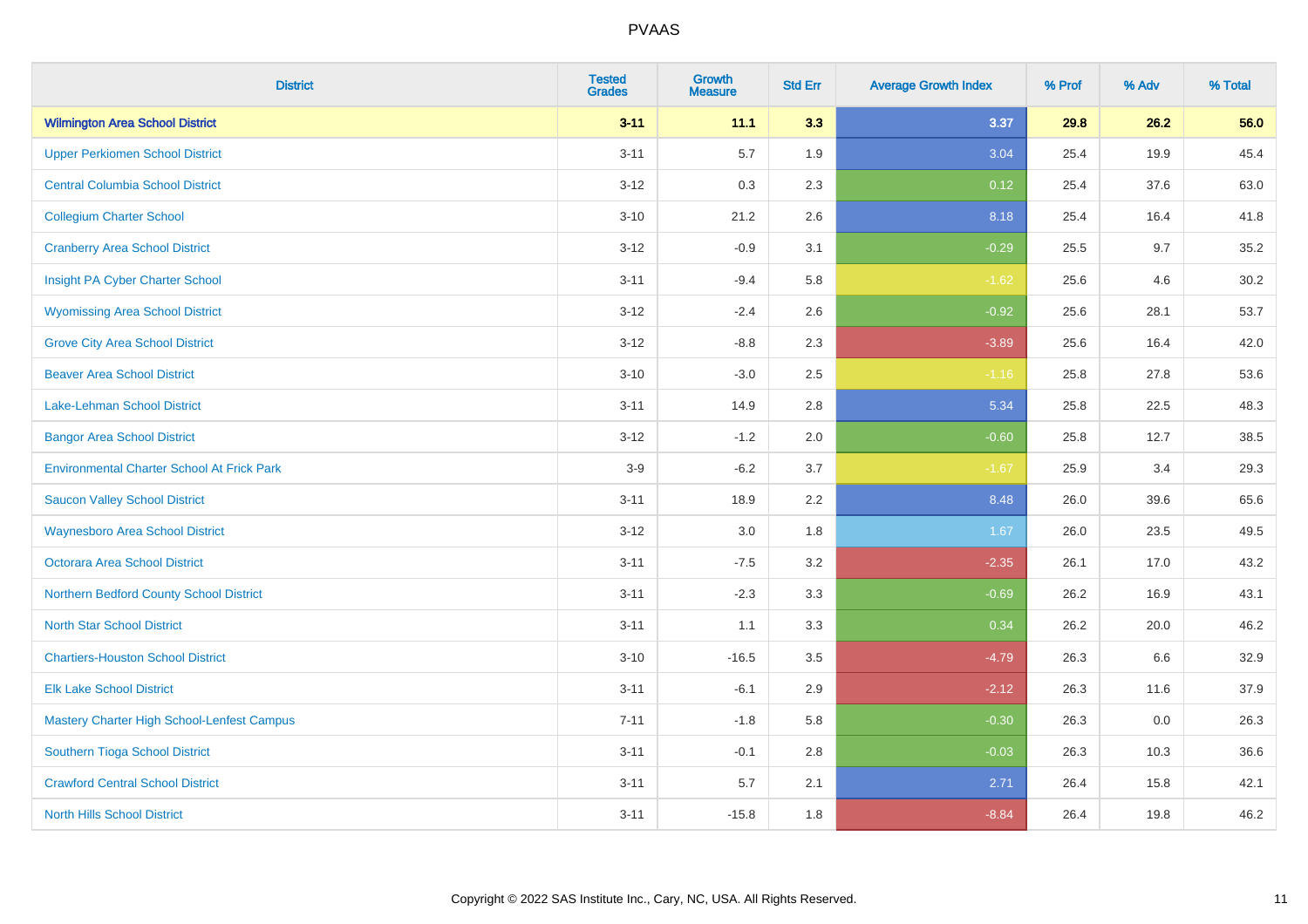| <b>District</b>                                    | <b>Tested</b><br><b>Grades</b> | <b>Growth</b><br><b>Measure</b> | <b>Std Err</b> | <b>Average Growth Index</b> | % Prof | % Adv   | % Total |
|----------------------------------------------------|--------------------------------|---------------------------------|----------------|-----------------------------|--------|---------|---------|
| <b>Wilmington Area School District</b>             | $3 - 11$                       | 11.1                            | 3.3            | 3.37                        | 29.8   | 26.2    | 56.0    |
| <b>Butler Area School District</b>                 | $3 - 11$                       | $-14.1$                         | 1.5            | $-9.60$                     | 26.4   | 11.1    | 37.5    |
| Karns City Area School District                    | $3 - 11$                       | $-7.2$                          | 2.6            | $-2.71$                     | 26.4   | 20.8    | 47.2    |
| <b>Port Allegany School District</b>               | $3 - 11$                       | 6.5                             | 3.7            | 1.74                        | 26.4   | 11.3    | 37.7    |
| <b>Oswayo Valley School District</b>               | $3-12$                         | 9.9                             | 5.1            | 1.93                        | 26.5   | 44.1    | 70.6    |
| <b>Titusville Area School District</b>             | $3 - 11$                       | $-5.0$                          | 2.5            | $-1.98$                     | 26.5   | $6.8\,$ | 33.3    |
| Penn-Delco School District                         | $3 - 11$                       | 1.3                             | 1.8            | 0.75                        | 26.5   | 12.6    | 39.1    |
| Northern Cambria School District                   | $3 - 11$                       | $-0.3$                          | 3.4            | $-0.09$                     | 26.5   | 1.2     | 27.7    |
| <b>Forest City Regional School District</b>        | $3-12$                         | $-1.2$                          | 3.6            | $-0.33$                     | 26.5   | 8.2     | 34.7    |
| <b>Bentworth School District</b>                   | $3 - 11$                       | 7.0                             | 3.0            | 2.36                        | 26.6   | 17.0    | 43.6    |
| <b>Valley View School District</b>                 | $3 - 11$                       | 9.3                             | 2.2            | 4.18                        | 26.6   | 23.1    | 49.7    |
| <b>Warren County School District</b>               | $3 - 11$                       | $-0.1$                          | 1.6            | $-0.06$                     | 26.7   | 9.7     | 36.4    |
| <b>Penn Manor School District</b>                  | $3 - 11$                       | 7.1                             | 1.5            | 4.82                        | 26.7   | 20.5    | 47.2    |
| <b>Pittston Area School District</b>               | $3 - 11$                       | $-8.2$                          | 2.2            | $-3.75$                     | 26.7   | 14.8    | 41.5    |
| <b>Ellwood City Area School District</b>           | $3 - 11$                       | $-12.5$                         | 3.1            | $-4.00$                     | 26.7   | 8.7     | 35.4    |
| Jeannette City School District                     | $3 - 11$                       | $-0.7$                          | 3.4            | $-0.20$                     | 26.8   | 4.1     | 30.9    |
| <b>West Perry School District</b>                  | $3 - 11$                       | 11.0                            | 2.3            | 4.76                        | 26.9   | 20.5    | 47.4    |
| <b>Commonwealth Charter Academy Charter School</b> | $3 - 10$                       | 4.2                             | 1.6            | 2.68                        | 27.0   | 15.6    | 42.5    |
| <b>Portage Area School District</b>                | $3 - 10$                       | $-0.5$                          | 3.3            | $-0.14$                     | 27.0   | 20.6    | 47.6    |
| Catasauqua Area School District                    | $3 - 12$                       | $-7.3$                          | 2.8            | $-2.58$                     | 27.1   | 11.2    | 38.3    |
| <b>Keystone Central School District</b>            | $3 - 11$                       | 3.6                             | 1.8            | 2.04                        | 27.1   | 14.6    | 41.8    |
| <b>Exeter Township School District</b>             | $3 - 11$                       | $-1.0$                          | 1.7            | $-0.58$                     | 27.2   | 15.6    | 42.8    |
| <b>Colonial School District</b>                    | $3 - 11$                       | 22.1                            | 1.6            | 13.55                       | 27.2   | 43.5    | 70.6    |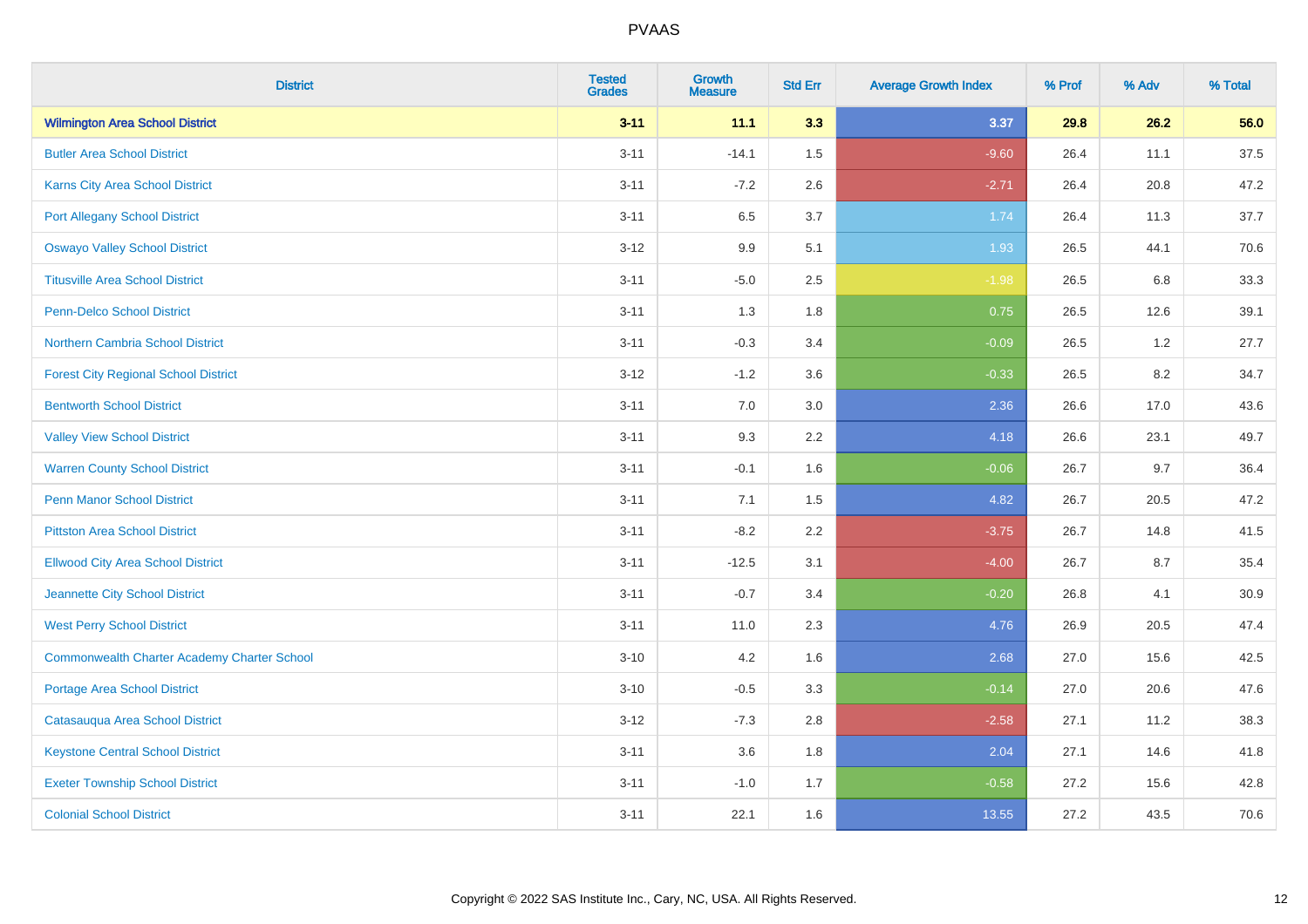| <b>District</b>                                 | <b>Tested</b><br><b>Grades</b> | <b>Growth</b><br><b>Measure</b> | <b>Std Err</b> | <b>Average Growth Index</b> | % Prof | % Adv | % Total |
|-------------------------------------------------|--------------------------------|---------------------------------|----------------|-----------------------------|--------|-------|---------|
| <b>Wilmington Area School District</b>          | $3 - 11$                       | 11.1                            | 3.3            | 3.37                        | 29.8   | 26.2  | 56.0    |
| <b>Solanco School District</b>                  | $3 - 11$                       | 2.2                             | 1.8            | 1.18                        | 27.2   | 15.0  | 42.3    |
| <b>Reynolds School District</b>                 | $3 - 10$                       | $-3.0$                          | 3.5            | $-0.87$                     | 27.3   | 9.1   | 36.4    |
| Penn Cambria School District                    | $3 - 11$                       | $-4.5$                          | 2.4            | $-1.86$                     | 27.3   | 15.8  | 43.2    |
| <b>Conneaut School District</b>                 | $3-12$                         | $-2.3$                          | 2.6            | $-0.91$                     | 27.4   | 9.7   | 37.1    |
| <b>Minersville Area School District</b>         | $3 - 11$                       | $-2.9$                          | 3.4            | $-0.86$                     | 27.4   | 9.7   | 37.1    |
| Capital Area School for the Arts Charter School | $9 - 11$                       | 14.2                            | 4.5            | 3.13                        | 27.5   | 30.0  | 57.5    |
| <b>Wissahickon School District</b>              | $3 - 10$                       | $-5.3$                          | 1.7            | $-3.14$                     | 27.5   | 29.0  | 56.6    |
| <b>Oxford Area School District</b>              | $3 - 11$                       | $-3.1$                          | 1.8            | $-1.77$                     | 27.5   | 14.5  | 42.0    |
| <b>Carbondale Area School District</b>          | $3 - 10$                       | $-2.8$                          | 3.2            | $-0.87$                     | 27.5   | 2.9   | 30.4    |
| <b>Interboro School District</b>                | $3-12$                         | $-8.4$                          | 2.0            | $-4.27$                     | 27.6   | 6.4   | 34.1    |
| <b>Deer Lakes School District</b>               | $3 - 11$                       | $-10.0$                         | 2.5            | $-4.02$                     | 27.7   | 9.9   | 37.6    |
| <b>Brandywine Heights Area School District</b>  | $3 - 11$                       | 5.8                             | 2.6            | 2.27                        | 27.7   | 28.6  | 56.2    |
| <b>Warwick School District</b>                  | $3 - 11$                       | 21.7                            | 1.8            | 11.76                       | 27.7   | 36.3  | 64.0    |
| <b>Bucks County Technical High School</b>       | $9 - 10$                       | $-2.9$                          | 2.2            | $-1.29$                     | 27.7   | 10.4  | 38.2    |
| <b>Manheim Central School District</b>          | $3 - 11$                       | 12.8                            | 2.0            | 6.52                        | 27.8   | 35.4  | 63.2    |
| <b>Bristol Borough School District</b>          | $3-12$                         | $-5.9$                          | 2.9            | $-2.00$                     | 27.8   | 3.3   | 31.1    |
| <b>Eastern York School District</b>             | $3 - 11$                       | $-6.2$                          | 2.3            | $-2.70$                     | 27.8   | 18.5  | 46.4    |
| <b>Palisades School District</b>                | $3 - 11$                       | 7.7                             | 2.9            | 2.66                        | 27.8   | 20.3  | 48.1    |
| <b>Central Greene School District</b>           | $3 - 11$                       | $-0.4$                          | 2.5            | $-0.15$                     | 27.8   | 14.8  | 42.6    |
| Huntingdon Area School District                 | $3 - 11$                       | 5.8                             | 2.6            | 2.28                        | 27.8   | 17.4  | 45.2    |
| <b>Burrell School District</b>                  | $3 - 11$                       | $-1.5$                          | 3.3            | $-0.44$                     | 27.8   | 17.7  | 45.6    |
| <b>Carlynton School District</b>                | $3 - 11$                       | $-2.0$                          | 3.2            | $-0.62$                     | 27.9   | 5.2   | 33.1    |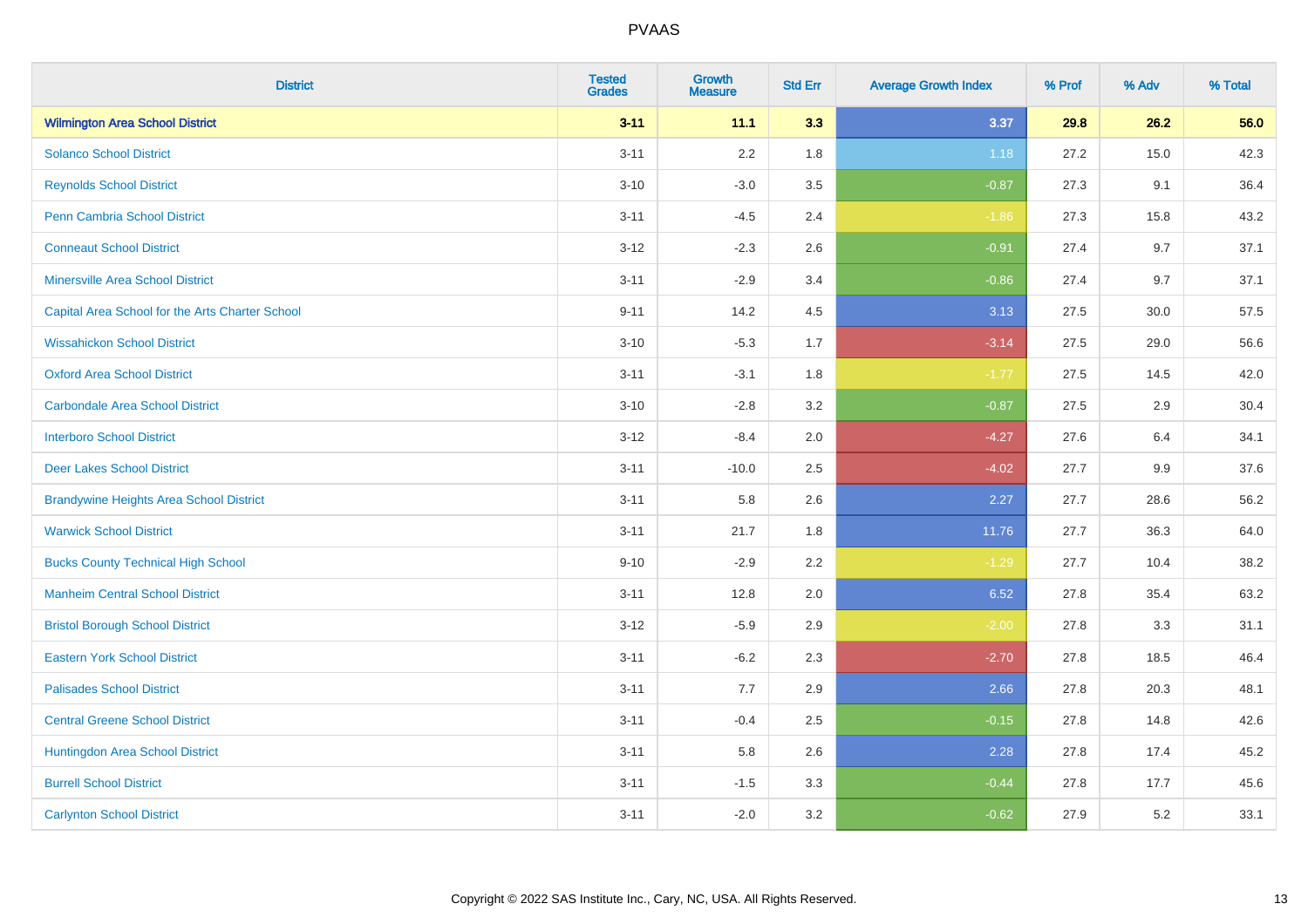| <b>District</b>                               | <b>Tested</b><br><b>Grades</b> | <b>Growth</b><br><b>Measure</b> | <b>Std Err</b> | <b>Average Growth Index</b> | % Prof | % Adv | % Total |
|-----------------------------------------------|--------------------------------|---------------------------------|----------------|-----------------------------|--------|-------|---------|
| <b>Wilmington Area School District</b>        | $3 - 11$                       | 11.1                            | 3.3            | 3.37                        | 29.8   | 26.2  | 56.0    |
| <b>Hatboro-Horsham School District</b>        | $3 - 11$                       | $-2.7$                          | 1.6            | $-1.65$                     | 27.9   | 17.9  | 45.8    |
| <b>Carlisle Area School District</b>          | $3 - 11$                       | $-5.2$                          | 1.7            | $-2.99$                     | 28.0   | 19.3  | 47.3    |
| Hamburg Area School District                  | $3 - 11$                       | 0.6                             | 2.4            | 0.25                        | 28.0   | 15.5  | 43.6    |
| <b>Cornwall-Lebanon School District</b>       | $3 - 11$                       | 8.2                             | 1.6            | 5.24                        | 28.0   | 20.5  | 48.6    |
| <b>Hempfield Area School District</b>         | $3 - 12$                       | $-10.2$                         | 1.6            | $-6.37$                     | 28.1   | 19.2  | 47.3    |
| <b>South Park School District</b>             | $3 - 11$                       | $-8.8$                          | 2.5            | $-3.46$                     | 28.1   | 17.0  | 45.2    |
| <b>Conrad Weiser Area School District</b>     | $3 - 11$                       | 7.1                             | 2.1            | 3.34                        | 28.2   | 14.4  | 42.6    |
| <b>Cocalico School District</b>               | $3 - 11$                       | 12.3                            | 1.9            | 6.48                        | 28.2   | 32.3  | 60.5    |
| <b>Berlin Brothersvalley School District</b>  | $3 - 11$                       | 19.6                            | 4.0            | 4.93                        | 28.3   | 41.3  | 69.6    |
| <b>Mid Valley School District</b>             | $3 - 10$                       | $-11.1$                         | 2.7            | $-4.07$                     | 28.3   | 8.1   | 36.4    |
| <b>Clarion-Limestone Area School District</b> | $3 - 12$                       | $-10.0$                         | 3.6            | $-2.76$                     | 28.3   | 20.0  | 48.3    |
| Renaissance Academy Charter School            | $3 - 11$                       | $-5.6$                          | 3.1            | $-1.79$                     | 28.4   | 18.5  | 46.9    |
| Pen Argyl Area School District                | $3 - 12$                       | 12.8                            | 2.5            | 5.10                        | 28.5   | 23.8  | 52.3    |
| <b>Pleasant Valley School District</b>        | $3 - 11$                       | $-3.3$                          | 1.8            | $-1.80$                     | 28.5   | 10.4  | 39.0    |
| <b>Wallenpaupack Area School District</b>     | $3 - 11$                       | $8.8\,$                         | 2.1            | 4.28                        | 28.5   | 18.9  | 47.4    |
| <b>Old Forge School District</b>              | $3 - 12$                       | $-11.3$                         | 3.1            | $-3.62$                     | 28.6   | 13.2  | 41.8    |
| Jefferson-Morgan School District              | $3 - 10$                       | $-12.0$                         | 3.9            | $-3.09$                     | 28.6   | 6.1   | 34.7    |
| <b>Pottsgrove School District</b>             | $3 - 11$                       | $-5.5$                          | 2.0            | $-2.78$                     | 28.6   | 10.3  | 38.8    |
| <b>Midd-West School District</b>              | $3 - 11$                       | 3.6                             | 2.6            | 1.42                        | 28.6   | 25.0  | 53.6    |
| <b>Kennett Consolidated School District</b>   | $3 - 11$                       | $-10.4$                         | 1.7            | $-6.27$                     | 28.7   | 14.0  | 42.7    |
| <b>Bellefonte Area School District</b>        | $3 - 11$                       | 6.7                             | 2.0            | 3.34                        | 28.8   | 21.5  | 50.2    |
| <b>Forest Hills School District</b>           | $3 - 11$                       | 1.8                             | 2.5            | 0.71                        | 28.8   | 10.3  | 39.1    |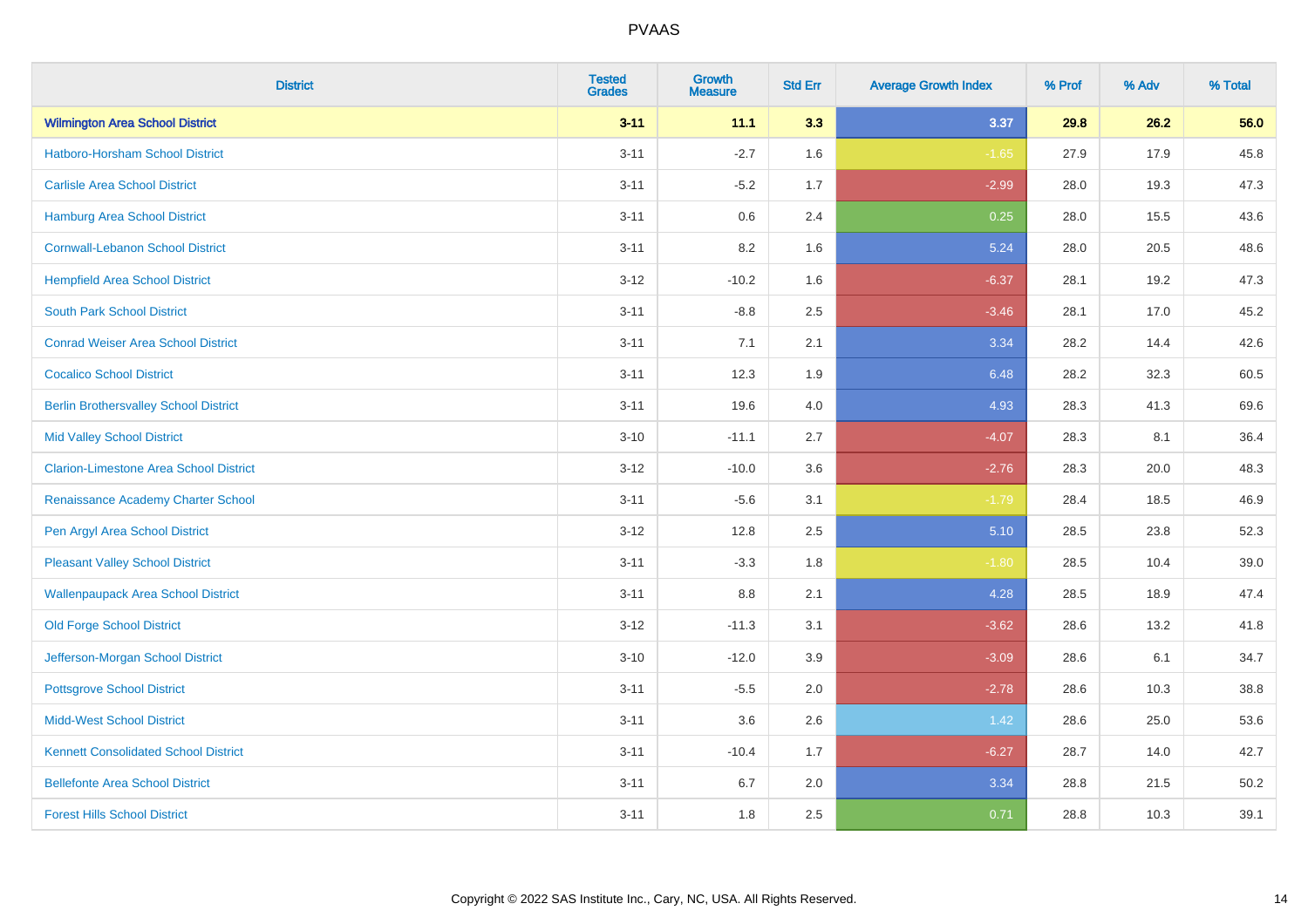| <b>District</b>                                | <b>Tested</b><br><b>Grades</b> | <b>Growth</b><br><b>Measure</b> | <b>Std Err</b> | <b>Average Growth Index</b> | % Prof | % Adv | % Total |
|------------------------------------------------|--------------------------------|---------------------------------|----------------|-----------------------------|--------|-------|---------|
| <b>Wilmington Area School District</b>         | $3 - 11$                       | 11.1                            | 3.3            | 3.37                        | 29.8   | 26.2  | 56.0    |
| <b>Gettysburg Area School District</b>         | $3 - 11$                       | $-6.0$                          | 2.0            | $-3.02$                     | 28.8   | 19.6  | 48.5    |
| Daniel Boone Area School District              | $3 - 12$                       | 0.9                             | 1.9            | 0.46                        | 28.9   | 22.0  | 51.0    |
| Lehigh Valley Charter High School For The Arts | $9 - 10$                       | $-11.8$                         | 2.5            | $-4.76$                     | 28.9   | 5.7   | 34.6    |
| <b>Yough School District</b>                   | $3 - 10$                       | $-6.2$                          | 2.7            | $-2.27$                     | 28.9   | 8.8   | 37.7    |
| <b>Altoona Area School District</b>            | $3 - 12$                       | 0.1                             | 1.5            | 0.07                        | 29.0   | 13.8  | 42.8    |
| 21st Century Cyber Charter School              | $6 - 12$                       | 6.6                             | 2.1            | 3.16                        | 29.0   | 21.8  | 50.8    |
| <b>Neshannock Township School District</b>     | $3 - 10$                       | $-12.5$                         | 2.7            | $-4.73$                     | 29.0   | 13.0  | 42.0    |
| <b>Southeastern Greene School District</b>     | $3 - 10$                       | $-2.3$                          | 4.4            | $-0.53$                     | 29.0   | 9.7   | 38.7    |
| Oil City Area School District                  | $3 - 11$                       | 8.6                             | 2.4            | 3.56                        | 29.1   | 13.1  | 42.2    |
| <b>Pequea Valley School District</b>           | $3 - 11$                       | 18.0                            | 3.1            | 5.74                        | 29.2   | 37.5  | 66.7    |
| <b>Nazareth Area School District</b>           | $3 - 11$                       | $-2.5$                          | 1.7            | $-1.53$                     | 29.2   | 24.6  | 53.8    |
| <b>Central Dauphin School District</b>         | $3 - 11$                       | $-5.2$                          | 1.2            | $-4.24$                     | 29.3   | 8.7   | 38.0    |
| <b>Commodore Perry School District</b>         | $3 - 11$                       | $-10.4$                         | 4.5            | $-2.30$                     | 29.4   | 5.9   | 35.3    |
| <b>Lower Merion School District</b>            | $3 - 11$                       | 18.9                            | 1.2            | 15.42                       | 29.4   | 48.6  | 78.0    |
| <b>Pine Grove Area School District</b>         | $3 - 11$                       | $-1.1$                          | 3.0            | $-0.36$                     | 29.5   | 14.3  | 43.8    |
| <b>Blue Ridge School District</b>              | $3 - 11$                       | 8.3                             | 3.7            | 2.24                        | 29.6   | 9.3   | 38.9    |
| Penns Valley Area School District              | $3 - 12$                       | 14.1                            | 2.6            | 5.33                        | 29.6   | 23.3  | 52.9    |
| <b>Abington School District</b>                | $3 - 10$                       | 0.9                             | 1.6            | 0.57                        | 29.7   | 28.7  | 58.4    |
| <b>Union City Area School District</b>         | $3 - 12$                       | $-8.7$                          | 3.3            | $-2.59$                     | 29.7   | 10.9  | 40.6    |
| <b>Girard School District</b>                  | $3 - 11$                       | $-12.3$                         | 2.6            | $-4.76$                     | 29.7   | 18.9  | 48.6    |
| <b>Schuylkill Valley School District</b>       | $3 - 11$                       | $-1.0$                          | 2.2            | $-0.47$                     | 29.8   | 20.2  | 50.0    |
| Northampton Area School District               | $3 - 11$                       | 3.2                             | 1.5            | 2.05                        | 29.8   | 17.9  | 47.7    |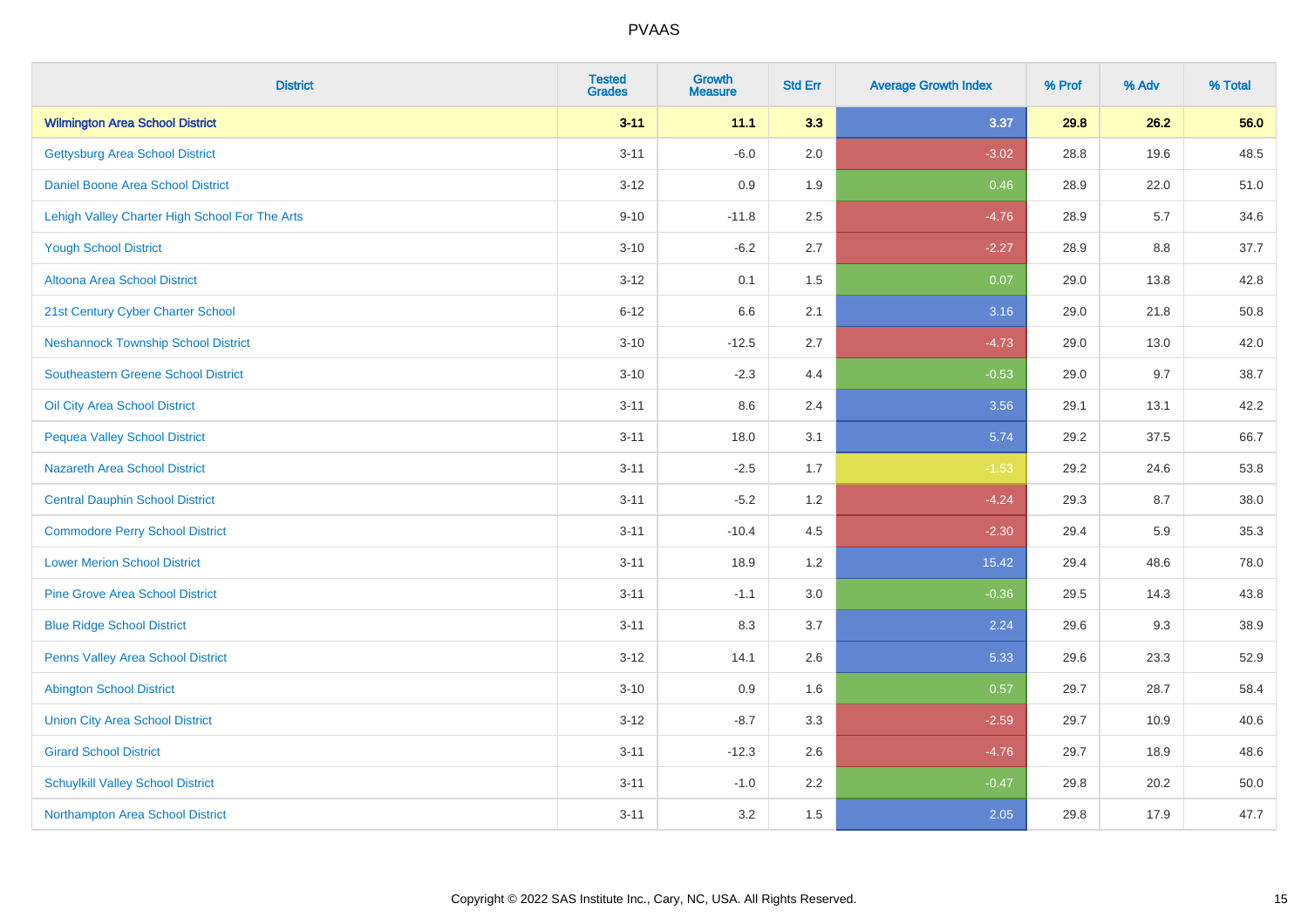| <b>District</b>                          | <b>Tested</b><br><b>Grades</b> | <b>Growth</b><br><b>Measure</b> | <b>Std Err</b> | <b>Average Growth Index</b> | % Prof | % Adv | % Total |
|------------------------------------------|--------------------------------|---------------------------------|----------------|-----------------------------|--------|-------|---------|
| <b>Wilmington Area School District</b>   | $3 - 11$                       | 11.1                            | 3.3            | 3.37                        | 29.8   | 26.2  | 56.0    |
| <b>Wilmington Area School District</b>   | $3 - 11$                       | 11.1                            | 3.3            | 3.37                        | 29.8   | 26.2  | 56.0    |
| <b>Tunkhannock Area School District</b>  | $3 - 11$                       | 1.4                             | 2.0            | 0.71                        | 29.8   | 18.1  | 47.9    |
| Pennsylvania Virtual Charter School      | $3 - 11$                       | 4.4                             | 3.4            | 1.31                        | 29.8   | 21.2  | 51.0    |
| <b>Hempfield School District</b>         | $3 - 11$                       | 13.4                            | 1.3            | 10.53                       | 29.9   | 36.8  | 66.7    |
| <b>Indiana Area School District</b>      | $3 - 11$                       | 12.0                            | 2.0            | 5.98                        | 30.0   | 30.4  | 60.3    |
| <b>Keystone Oaks School District</b>     | $3 - 11$                       | $-7.2$                          | 2.3            | $-3.14$                     | 30.0   | 11.1  | 41.0    |
| <b>Franklin Regional School District</b> | $3 - 11$                       | 11.3                            | 1.8            | 6.13                        | 30.0   | 35.0  | 65.0    |
| <b>Spring Grove Area School District</b> | $3 - 11$                       | 3.9                             | 2.0            | 1.90                        | 30.0   | 23.0  | 53.0    |
| Downingtown Area School District         | $3 - 11$                       | 4.4                             | 1.1            | 4.06                        | 30.1   | 32.0  | 62.2    |
| <b>Sayre Area School District</b>        | $3 - 11$                       | 5.8                             | 3.2            | 1.81                        | 30.3   | 21.0  | 51.3    |
| <b>Governor Mifflin School District</b>  | $3 - 11$                       | $-4.4$                          | 1.6            | $-2.69$                     | 30.3   | 7.7   | 38.0    |
| <b>Greensburg Salem School District</b>  | $3 - 11$                       | $-6.9$                          | 2.2            | $-3.06$                     | 30.3   | 13.3  | 43.6    |
| <b>Laurel School District</b>            | $3 - 11$                       | 13.0                            | 3.1            | 4.19                        | 30.3   | 15.7  | 46.1    |
| <b>Spring-Ford Area School District</b>  | $3 - 11$                       | 16.6                            | 1.2            | 14.02                       | 30.4   | 45.3  | 75.7    |
| <b>Stroudsburg Area School District</b>  | $3 - 11$                       | 7.5                             | 1.6            | 4.70                        | 30.4   | 18.3  | 48.7    |
| <b>Wilson School District</b>            | $3 - 12$                       | 0.5                             | 1.5            | 0.32                        | 30.4   | 25.5  | 55.9    |
| <b>Northwest Area School District</b>    | $3 - 10$                       | $-3.2$                          | 3.3            | $-0.97$                     | 30.4   | 13.0  | 43.5    |
| <b>Lehighton Area School District</b>    | $3 - 11$                       | 11.4                            | 2.4            | 4.84                        | 30.5   | 24.9  | 55.3    |
| <b>North Allegheny School District</b>   | $3 - 11$                       | 18.0                            | 1.3            | 14.25                       | 30.5   | 42.9  | 73.4    |
| Southern Columbia Area School District   | $3 - 11$                       | $-8.5$                          | 3.0            | $-2.83$                     | 30.5   | 12.8  | 43.3    |
| <b>Franklin Area School District</b>     | $3 - 11$                       | $-3.7$                          | 2.6            | $-1.43$                     | 30.5   | 5.9   | 36.4    |
| <b>Susquenita School District</b>        | $3 - 11$                       | $-5.9$                          | 2.6            | $-2.28$                     | 30.6   | 13.9  | 44.4    |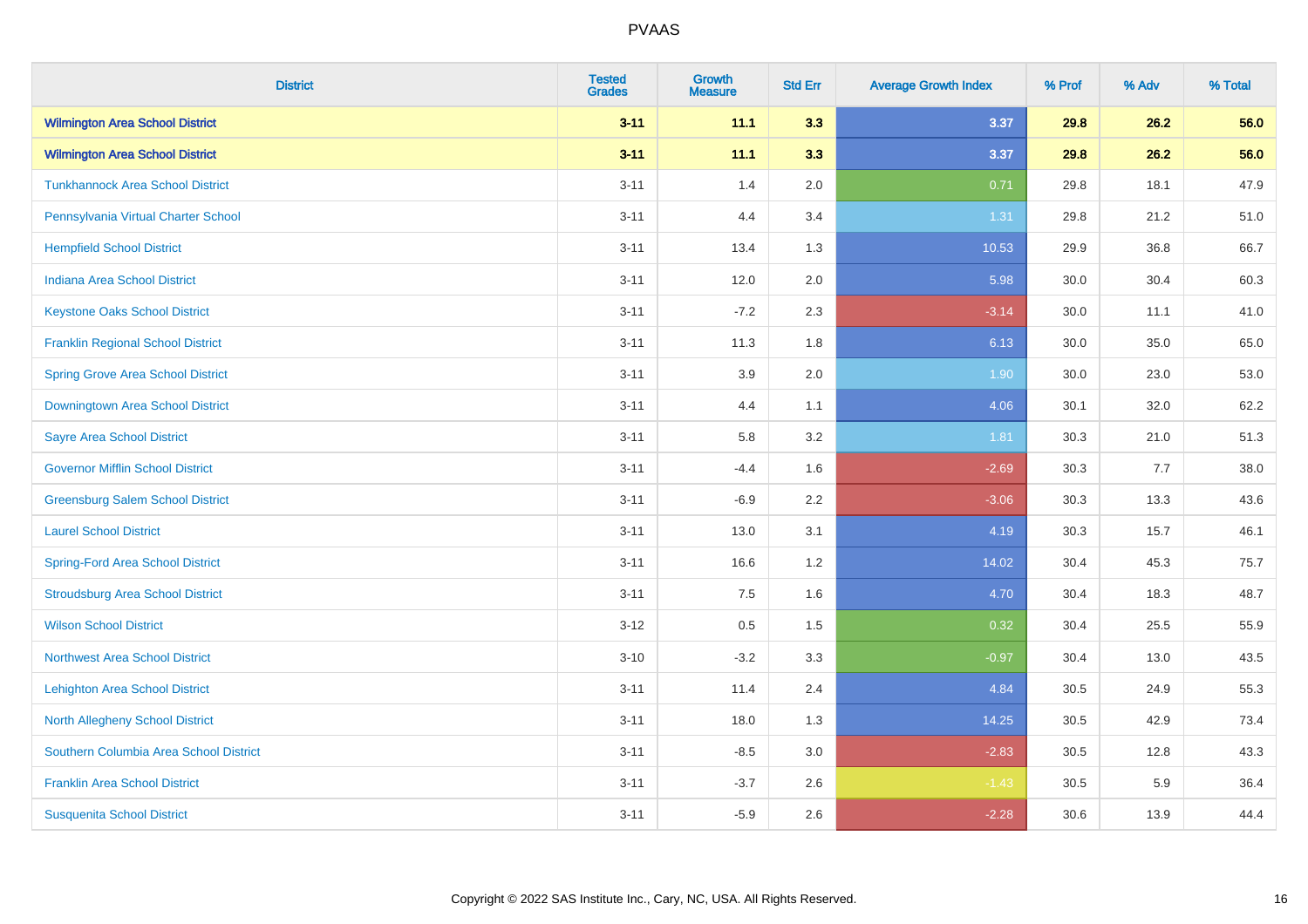| <b>District</b>                                | <b>Tested</b><br><b>Grades</b> | <b>Growth</b><br><b>Measure</b> | <b>Std Err</b> | <b>Average Growth Index</b> | % Prof | % Adv | % Total |
|------------------------------------------------|--------------------------------|---------------------------------|----------------|-----------------------------|--------|-------|---------|
| <b>Wilmington Area School District</b>         | $3 - 11$                       | 11.1                            | 3.3            | 3.37                        | 29.8   | 26.2  | 56.0    |
| <b>Northern Potter School District</b>         | $3-12$                         | 6.8                             | 4.6            | 1.48                        | 30.6   | 11.1  | 41.7    |
| <b>Fort Cherry School District</b>             | $3 - 10$                       | $-0.7$                          | 3.1            | $-0.21$                     | 30.6   | 14.1  | 44.7    |
| <b>Union Area School District</b>              | $3 - 11$                       | $-6.5$                          | 3.8            | $-1.70$                     | 30.6   | 12.2  | 42.9    |
| <b>Northeast Bradford School District</b>      | $3 - 10$                       | $-5.0$                          | 3.7            | $-1.35$                     | 30.6   | 4.8   | 35.5    |
| <b>Lower Dauphin School District</b>           | $3 - 11$                       | 5.3                             | 1.8            | 3.03                        | 30.6   | 26.8  | 57.5    |
| <b>Blue Mountain School District</b>           | $3 - 10$                       | 12.2                            | 2.1            | 5.81                        | 30.7   | 26.1  | 56.8    |
| <b>Western Wayne School District</b>           | $3 - 11$                       | 3.6                             | 2.6            | 1.39                        | 30.8   | 16.2  | 47.0    |
| <b>North Penn School District</b>              | $3 - 11$                       | 17.6                            | 1.0            | 17.53                       | 30.8   | 35.7  | 66.4    |
| <b>Boyertown Area School District</b>          | $3 - 11$                       | $-2.9$                          | 1.4            | $-2.06$                     | 30.8   | 22.6  | 53.4    |
| <b>Canon-Mcmillan School District</b>          | $3 - 11$                       | $-5.0$                          | 1.5            | $-3.25$                     | 30.8   | 28.5  | 59.3    |
| <b>Slippery Rock Area School District</b>      | $3 - 11$                       | $-3.8$                          | 2.5            | $-1.56$                     | 30.8   | 21.9  | 52.7    |
| <b>Manheim Township School District</b>        | $3-12$                         | 10.9                            | 1.5            | 7.51                        | 30.9   | 31.0  | 61.9    |
| <b>Greencastle-Antrim School District</b>      | $3 - 11$                       | $-0.3$                          | 2.0            | $-0.14$                     | 30.9   | 22.2  | 53.1    |
| <b>Conemaugh Township Area School District</b> | $3 - 12$                       | 4.8                             | 3.5            | 1.39                        | 30.9   | 27.8  | 58.8    |
| <b>West Greene School District</b>             | $3 - 11$                       | $-8.1$                          | 3.9            | $-2.08$                     | 31.0   | 11.9  | 42.9    |
| <b>Tri-Valley School District</b>              | $3 - 10$                       | $-2.7$                          | 3.9            | $-0.69$                     | 31.0   | 9.5   | 40.5    |
| <b>Bedford Area School District</b>            | $3 - 11$                       | 6.4                             | 2.4            | 2.68                        | 31.0   | 20.6  | 51.6    |
| <b>South Middleton School District</b>         | $3 - 11$                       | 4.4                             | 2.2            | 1.95                        | 31.1   | 16.4  | 47.5    |
| <b>Marple Newtown School District</b>          | $3 - 11$                       | 20.6                            | 2.3            | 8.95                        | 31.1   | 42.7  | 73.8    |
| <b>Penncrest School District</b>               | $3 - 11$                       | 6.0                             | 1.9            | 3.24                        | 31.1   | 16.9  | 48.0    |
| <b>Greenwood School District</b>               | $3 - 11$                       | 11.3                            | 3.6            | 3.14                        | 31.2   | 32.8  | 63.9    |
| <b>Bradford Area School District</b>           | $3 - 12$                       | $-1.8$                          | 2.3            | $-0.79$                     | 31.2   | 16.7  | 47.9    |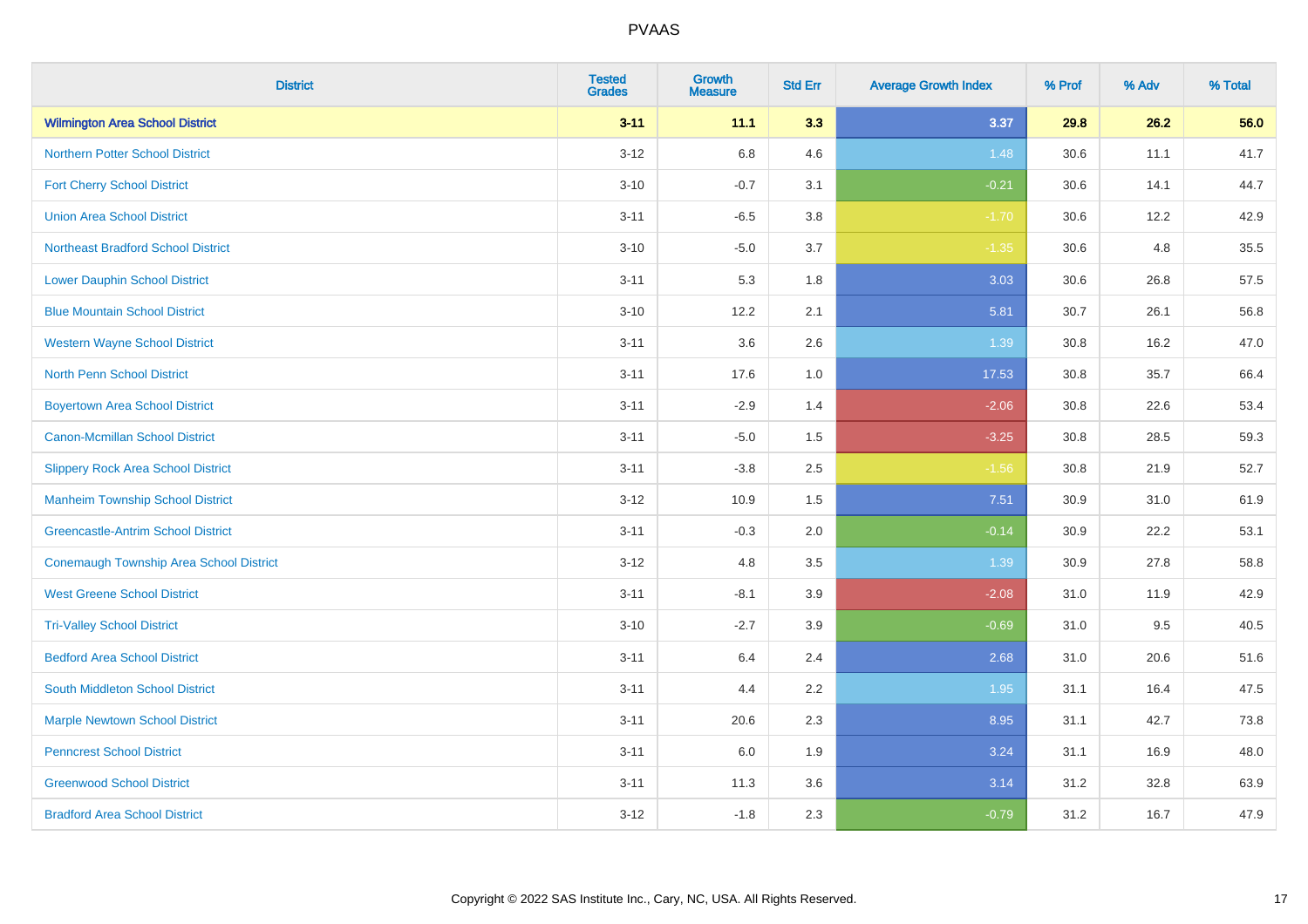| <b>District</b>                               | <b>Tested</b><br><b>Grades</b> | <b>Growth</b><br><b>Measure</b> | <b>Std Err</b> | <b>Average Growth Index</b> | % Prof | % Adv | % Total |
|-----------------------------------------------|--------------------------------|---------------------------------|----------------|-----------------------------|--------|-------|---------|
| <b>Wilmington Area School District</b>        | $3 - 11$                       | 11.1                            | 3.3            | 3.37                        | 29.8   | 26.2  | 56.0    |
| <b>Unionville-Chadds Ford School District</b> | $3 - 11$                       | 15.8                            | 1.7            | 9.12                        | 31.2   | 48.0  | 79.2    |
| <b>Neshaminy School District</b>              | $3 - 11$                       | 8.6                             | 1.3            | 6.56                        | 31.3   | 23.9  | 55.2    |
| <b>Cumberland Valley School District</b>      | $3 - 12$                       | 18.6                            | 1.2            | 15.79                       | 31.3   | 39.2  | 70.5    |
| <b>North Pocono School District</b>           | $3 - 11$                       | 13.1                            | 3.7            | 3.54                        | 31.4   | 33.3  | 64.7    |
| <b>Central York School District</b>           | $3 - 12$                       | 12.9                            | 1.5            | 8.64                        | 31.4   | 24.1  | 55.5    |
| <b>Parkland School District</b>               | $3 - 11$                       | $-3.7$                          | 1.2            | $-3.17$                     | 31.4   | 30.6  | 62.0    |
| <b>Kane Area School District</b>              | $3 - 10$                       | $8.8\,$                         | 2.9            | 3.07                        | 31.4   | 19.8  | 51.2    |
| <b>Millville Area School District</b>         | $3 - 12$                       | $-5.6$                          | 4.4            | $-1.26$                     | 31.4   | 11.4  | 42.9    |
| <b>New Brighton Area School District</b>      | $3 - 11$                       | $-2.1$                          | 3.2            | $-0.65$                     | 31.5   | 11.1  | 42.6    |
| <b>Panther Valley School District</b>         | $3 - 12$                       | $-13.3$                         | 3.2            | $-4.10$                     | 31.5   | 4.1   | 35.6    |
| New Hope-Solebury School District             | $3 - 11$                       | 28.8                            | 2.9            | 9.77                        | 31.6   | 50.0  | 81.6    |
| <b>Ephrata Area School District</b>           | $3 - 11$                       | $6.8\,$                         | 1.7            | 4.08                        | 31.6   | 17.1  | 48.8    |
| <b>Bald Eagle Area School District</b>        | $3 - 11$                       | 7.6                             | 2.5            | 3.00                        | 31.6   | 15.6  | 47.3    |
| <b>Belle Vernon Area School District</b>      | $3 - 11$                       | 11.1                            | 2.3            | 4.88                        | 31.6   | 25.4  | 57.1    |
| <b>Clarion Area School District</b>           | $3 - 11$                       | 3.2                             | 3.7            | 0.88                        | 31.7   | 13.3  | 45.0    |
| <b>Fleetwood Area School District</b>         | $3 - 10$                       | 10.4                            | 2.0            | 5.19                        | 31.7   | 25.8  | 57.5    |
| <b>North East School District</b>             | $3 - 11$                       | $-5.3$                          | 2.7            | $-1.97$                     | 31.7   | 24.8  | 56.4    |
| <b>Uniontown Area School District</b>         | $3 - 11$                       | $-2.8$                          | 3.1            | $-0.91$                     | 31.7   | 7.3   | 39.0    |
| <b>Spring Cove School District</b>            | $3 - 11$                       | 9.1                             | 2.4            | 3.77                        | 31.8   | 25.4  | 57.1    |
| <b>Montour School District</b>                | $3 - 11$                       | $-6.1$                          | 2.1            | $-2.95$                     | 31.8   | 23.6  | 55.3    |
| <b>Springfield School District</b>            | $3 - 11$                       | 1.2                             | 1.7            | 0.69                        | 31.8   | 25.2  | 56.9    |
| <b>Allegheny Valley School District</b>       | $3 - 11$                       | $-1.9$                          | 3.9            | $-0.48$                     | 31.8   | 11.4  | 43.2    |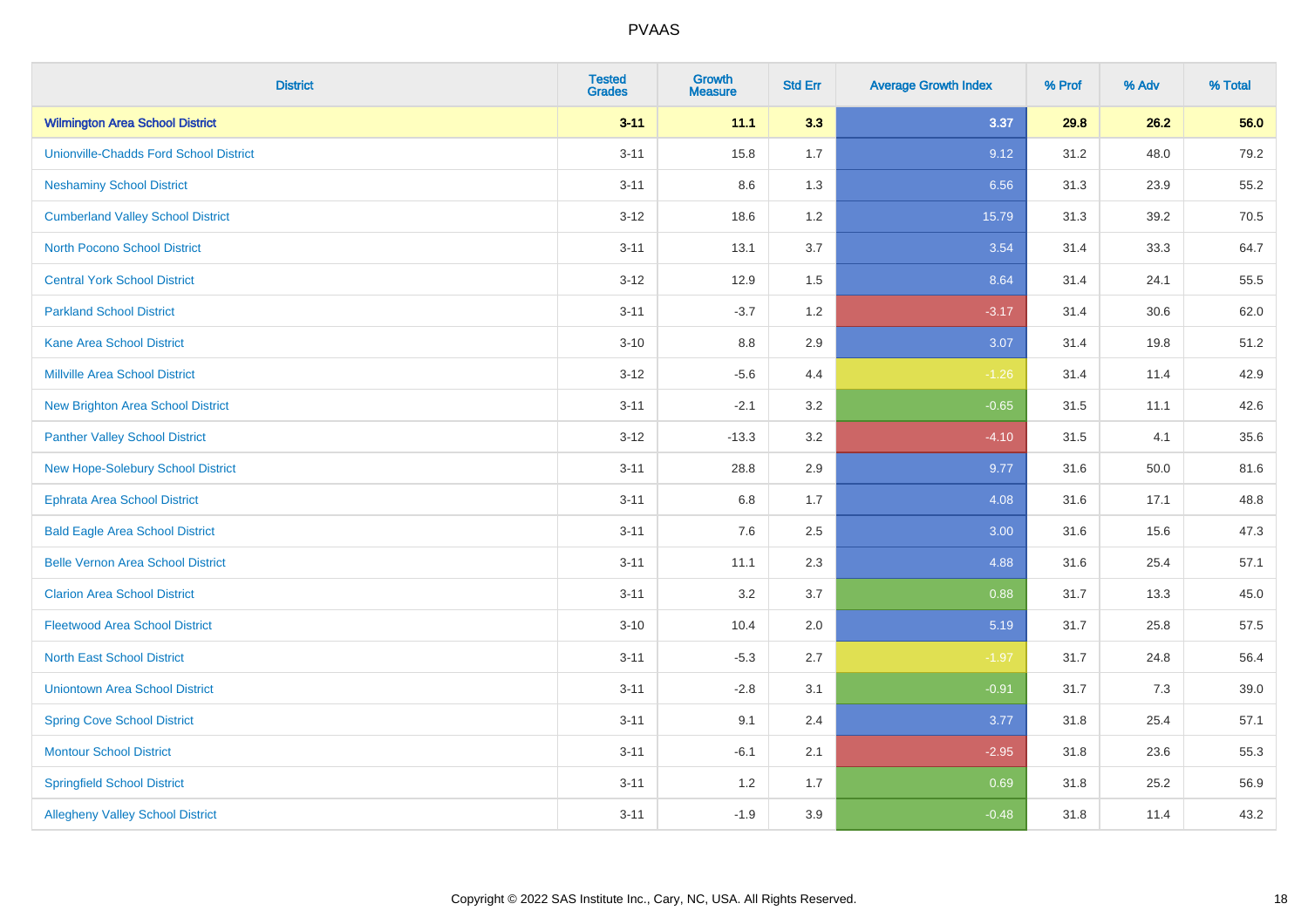| <b>District</b>                              | <b>Tested</b><br><b>Grades</b> | <b>Growth</b><br><b>Measure</b> | <b>Std Err</b> | <b>Average Growth Index</b> | % Prof | % Adv   | % Total |
|----------------------------------------------|--------------------------------|---------------------------------|----------------|-----------------------------|--------|---------|---------|
| <b>Wilmington Area School District</b>       | $3 - 11$                       | 11.1                            | 3.3            | 3.37                        | 29.8   | 26.2    | 56.0    |
| <b>Bermudian Springs School District</b>     | $3 - 11$                       | 2.5                             | 2.4            | $1.05$                      | 31.8   | 23.5    | 55.3    |
| <b>West Shore School District</b>            | $3 - 12$                       | 2.2                             | 1.3            | 1.68                        | 31.8   | 15.2    | 47.1    |
| <b>Susquehanna Community School District</b> | $3 - 11$                       | $-4.5$                          | 3.8            | $-1.19$                     | 31.9   | $8.8\,$ | 40.7    |
| Albert Gallatin Area School District         | $3 - 11$                       | $-1.7$                          | 2.3            | $-0.72$                     | 31.9   | 20.7    | 52.7    |
| <b>State College Area School District</b>    | $3 - 11$                       | 24.5                            | 1.3            | 18.59                       | 31.9   | 46.9    | 78.8    |
| <b>Shaler Area School District</b>           | $3 - 11$                       | $-2.1$                          | 1.8            | $-1.18$                     | 32.0   | 13.0    | 45.0    |
| <b>Pennridge School District</b>             | $3 - 10$                       | 7.4                             | 1.5            | 5.10                        | 32.0   | 27.6    | 59.6    |
| <b>Ridley School District</b>                | $3 - 12$                       | 0.3                             | 1.6            | 0.21                        | 32.0   | 10.7    | 42.6    |
| <b>Council Rock School District</b>          | $3 - 11$                       | 13.5                            | 1.1            | 12.27                       | 32.0   | 35.4    | 67.4    |
| <b>Baldwin-Whitehall School District</b>     | $3 - 11$                       | $-5.5$                          | 1.9            | $-2.93$                     | 32.0   | 14.7    | 46.7    |
| <b>Wyoming Area School District</b>          | $3 - 10$                       | $-5.5$                          | 2.5            | $-2.21$                     | 32.0   | 9.6     | 41.6    |
| <b>West Middlesex Area School District</b>   | $3 - 10$                       | $-7.4$                          | 3.5            | $-2.11$                     | 32.0   | 9.6     | 41.6    |
| <b>Fort Leboeuf School District</b>          | $3 - 11$                       | 3.5                             | 2.2            | 1.58                        | 32.0   | 16.8    | 48.8    |
| <b>Danville Area School District</b>         | $3 - 11$                       | 18.4                            | 2.6            | 7.19                        | 32.0   | 46.1    | 78.1    |
| <b>Halifax Area School District</b>          | $3 - 11$                       | 5.8                             | 3.5            | 1.64                        | 32.1   | 18.9    | 50.9    |
| <b>Greenville Area School District</b>       | $3 - 11$                       | $-13.2$                         | 3.0            | $-4.45$                     | 32.1   | 4.6     | 36.7    |
| <b>Weatherly Area School District</b>        | $3 - 11$                       | $-5.8$                          | 4.0            | $-1.44$                     | 32.1   | 8.9     | 41.1    |
| <b>Upper Saint Clair School District</b>     | $3 - 11$                       | 13.8                            | 1.8            | 7.86                        | 32.2   | 44.5    | 76.7    |
| <b>Elizabeth Forward School District</b>     | $3 - 11$                       | $-5.5$                          | 2.5            | $-2.25$                     | 32.2   | 12.8    | 45.0    |
| South Fayette Township School District       | $3 - 11$                       | 6.0                             | 1.8            | 3.33                        | 32.2   | 38.3    | 70.5    |
| <b>Phoenixville Area School District</b>     | $3 - 11$                       | 7.3                             | 1.8            | 3.96                        | 32.3   | 27.6    | 59.8    |
| <b>Whitehall-Coplay School District</b>      | $3 - 11$                       | 11.8                            | 1.7            | 7.06                        | 32.3   | 21.7    | 54.0    |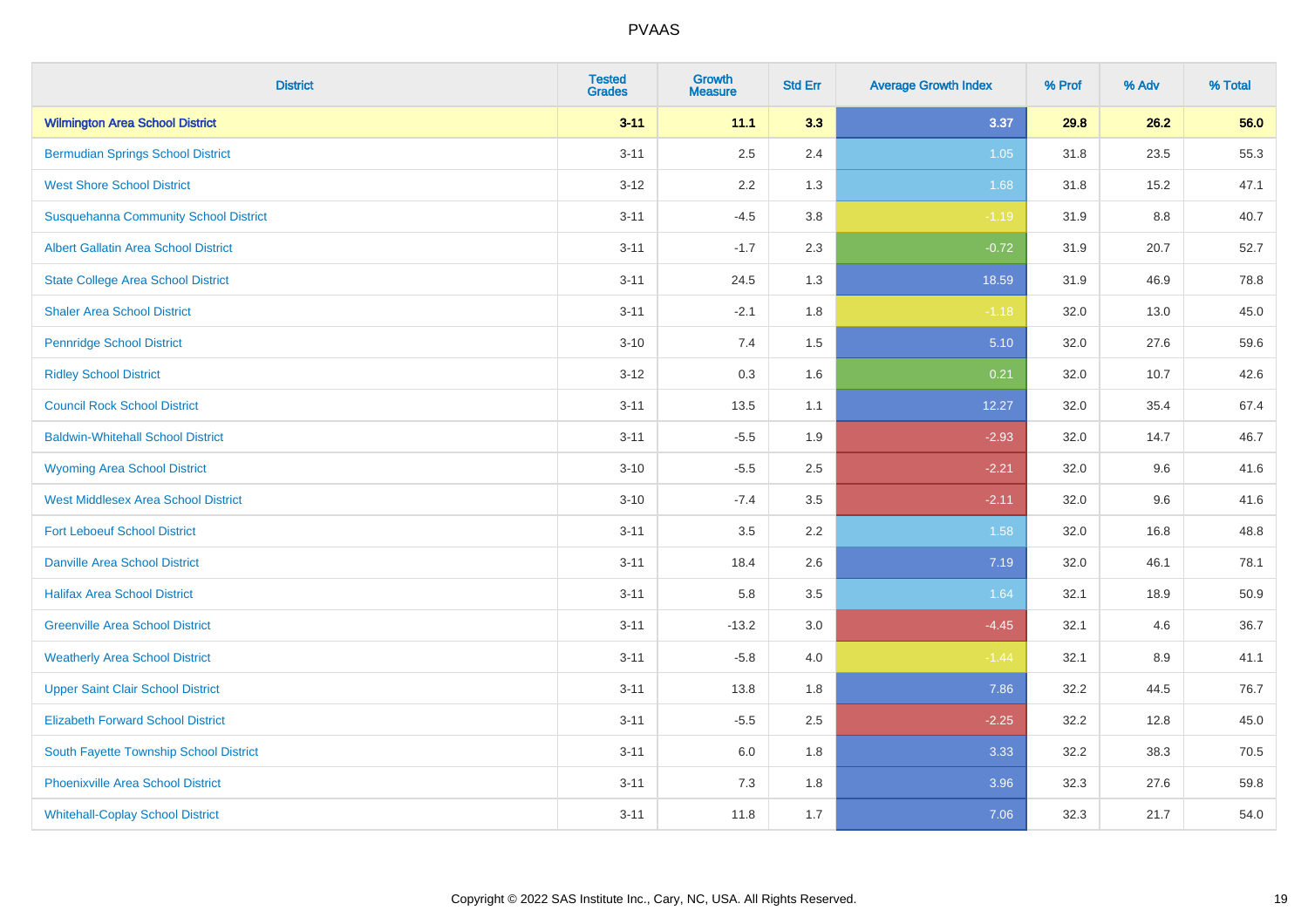| <b>District</b>                            | <b>Tested</b><br><b>Grades</b> | <b>Growth</b><br><b>Measure</b> | <b>Std Err</b> | <b>Average Growth Index</b> | % Prof | % Adv | % Total |
|--------------------------------------------|--------------------------------|---------------------------------|----------------|-----------------------------|--------|-------|---------|
| <b>Wilmington Area School District</b>     | $3 - 11$                       | 11.1                            | 3.3            | 3.37                        | 29.8   | 26.2  | 56.0    |
| <b>Bethlehem-Center School District</b>    | $3 - 10$                       | 2.1                             | 3.5            | 0.59                        | 32.3   | 4.6   | 36.9    |
| <b>Red Lion Area School District</b>       | $3 - 11$                       | 4.5                             | 1.9            | 2.31                        | 32.3   | 21.5  | 53.8    |
| <b>Camp Hill School District</b>           | $3 - 12$                       | 20.7                            | 2.9            | 7.00                        | 32.3   | 41.4  | 73.7    |
| <b>Purchase Line School District</b>       | $3-12$                         | 4.3                             | 3.3            | 1.30                        | 32.3   | 9.0   | 41.4    |
| <b>Avon Grove Charter School</b>           | $3 - 11$                       | 9.8                             | 3.1            | 3.18                        | 32.4   | 26.0  | 58.4    |
| <b>Dallas School District</b>              | $3 - 11$                       | 8.1                             | 2.1            | 3.87                        | 32.4   | 22.4  | 54.8    |
| <b>Northwestern School District</b>        | $3 - 11$                       | $-14.6$                         | 3.2            | $-4.51$                     | 32.5   | 13.7  | 46.2    |
| <b>Highlands School District</b>           | $3 - 11$                       | $-1.3$                          | 2.3            | $-0.55$                     | 32.6   | 10.5  | 43.0    |
| <b>Hollidaysburg Area School District</b>  | $3 - 11$                       | $-2.7$                          | 1.6            | $-1.64$                     | 32.6   | 15.2  | 47.8    |
| Northeastern York School District          | $3 - 11$                       | 3.8                             | 1.8            | 2.11                        | 32.7   | 21.0  | 53.7    |
| Mifflinburg Area School District           | $3 - 11$                       | $-6.0$                          | 2.1            | $-2.87$                     | 32.7   | 13.3  | 46.0    |
| Southern Huntingdon County School District | $3 - 11$                       | $-5.9$                          | 3.4            | $-1.76$                     | 32.8   | 4.9   | 37.7    |
| <b>East Penn School District</b>           | $3 - 11$                       | 8.9                             | 1.2            | 7.61                        | 32.8   | 26.4  | 59.2    |
| <b>Derry Township School District</b>      | $3 - 10$                       | 20.1                            | 2.0            | 10.20                       | 32.8   | 46.9  | 79.7    |
| <b>Armstrong School District</b>           | $3 - 11$                       | 9.8                             | 1.6            | 6.22                        | 32.8   | 24.6  | 57.4    |
| <b>Reach Cyber Charter School</b>          | $3 - 11$                       | 1.4                             | 3.6            | 0.40                        | 32.9   | 15.2  | 48.1    |
| <b>Plum Borough School District</b>        | $3 - 11$                       | $-9.4$                          | 2.4            | $-3.98$                     | 32.9   | 27.4  | 60.4    |
| <b>Radnor Township School District</b>     | $3 - 12$                       | $7.5\,$                         | 1.9            | 4.03                        | 33.0   | 38.3  | 71.3    |
| <b>Upper Adams School District</b>         | $3 - 11$                       | 0.9                             | 2.5            | 0.37                        | 33.0   | 17.0  | 50.0    |
| <b>Dover Area School District</b>          | $3 - 12$                       | 7.1                             | 1.9            | 3.78                        | 33.0   | 18.7  | 51.7    |
| Pennsylvania Leadership Charter School     | $3 - 11$                       | 8.0                             | 1.9            | 4.22                        | 33.1   | 27.8  | 60.9    |
| <b>Crestwood School District</b>           | $3 - 11$                       | $-3.4$                          | 2.2            | $-1.52$                     | 33.1   | 21.7  | 54.9    |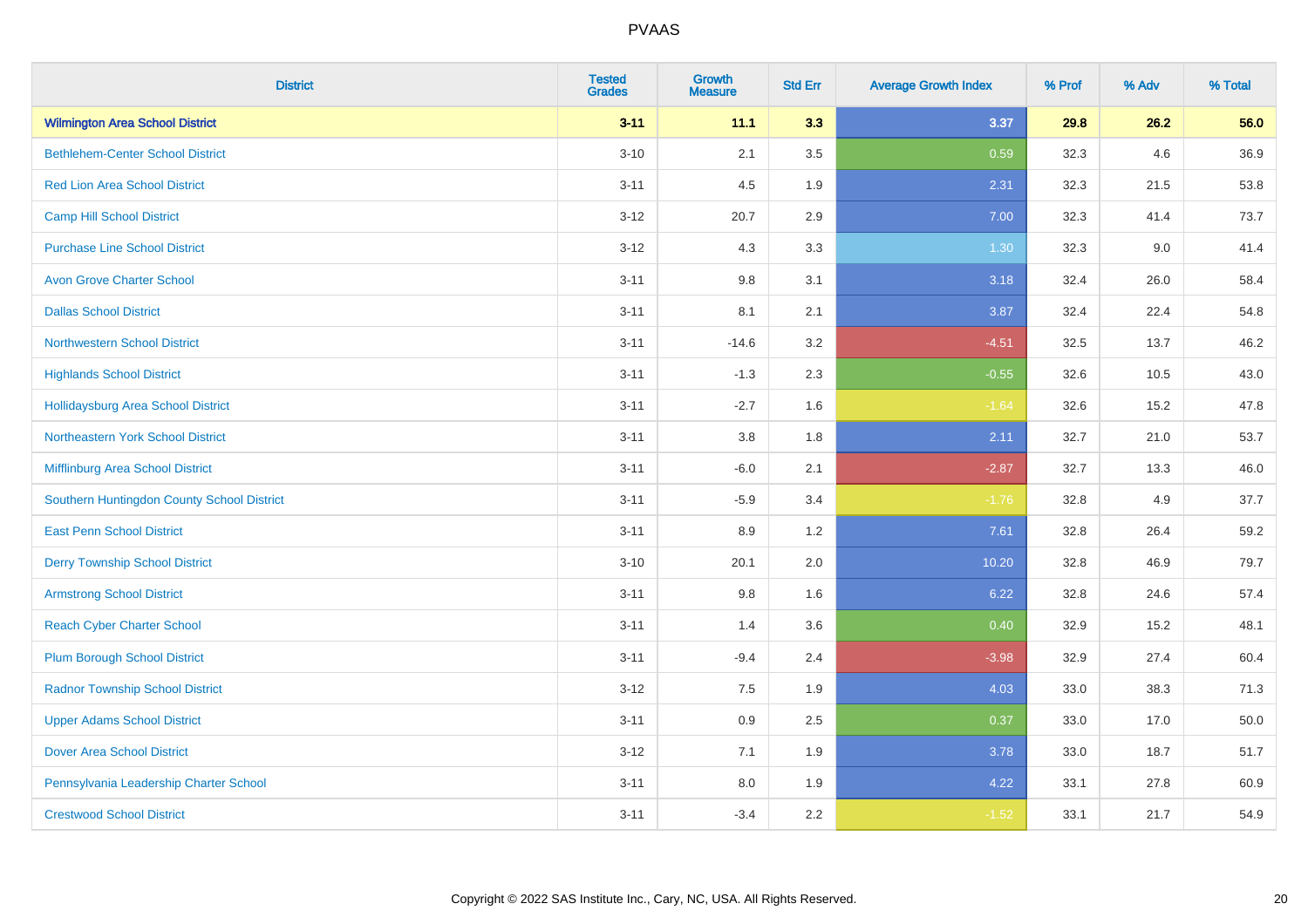| <b>District</b>                               | <b>Tested</b><br><b>Grades</b> | <b>Growth</b><br><b>Measure</b> | <b>Std Err</b> | <b>Average Growth Index</b> | % Prof | % Adv | % Total |
|-----------------------------------------------|--------------------------------|---------------------------------|----------------|-----------------------------|--------|-------|---------|
| <b>Wilmington Area School District</b>        | $3 - 11$                       | 11.1                            | 3.3            | 3.37                        | 29.8   | 26.2  | 56.0    |
| <b>Chestnut Ridge School District</b>         | $3 - 12$                       | $4.0\,$                         | 2.9            | 1.38                        | 33.2   | 11.0  | 44.2    |
| <b>Southmoreland School District</b>          | $3 - 11$                       | $-12.5$                         | 3.1            | $-4.04$                     | 33.3   | 15.5  | 48.8    |
| Mount Pleasant Area School District           | $3 - 11$                       | $-5.4$                          | 2.3            | $-2.37$                     | 33.3   | 8.7   | 42.0    |
| Salisbury-Elk Lick School District            | $3 - 11$                       | $-8.4$                          | 5.8            | $-1.45$                     | 33.3   | 5.6   | 38.9    |
| <b>Harmony Area School District</b>           | $3 - 10$                       | $-5.7$                          | 5.0            | $-1.13$                     | 33.3   | 0.0   | 33.3    |
| <b>Westmont Hilltop School District</b>       | $3 - 11$                       | $-1.0$                          | 2.8            | $-0.36$                     | 33.3   | 14.7  | 48.0    |
| <b>Galeton Area School District</b>           | $3 - 11$                       | 5.4                             | 5.4            | 1.01                        | 33.3   | 22.2  | 55.6    |
| <b>Wallingford-Swarthmore School District</b> | $3 - 10$                       | 5.0                             | 2.2            | 2.25                        | 33.3   | 37.1  | 70.4    |
| Allegheny-Clarion Valley School District      | $3 - 10$                       | 12.3                            | 4.1            | 3.03                        | 33.3   | 19.0  | 52.4    |
| <b>Iroquois School District</b>               | $3 - 11$                       | 13.6                            | 2.8            | 4.83                        | 33.3   | 16.0  | 49.4    |
| <b>Avon Grove School District</b>             | $3 - 10$                       | 7.6                             | 1.4            | 5.29                        | 33.7   | 33.2  | 67.0    |
| <b>Wayne Highlands School District</b>        | $3 - 11$                       | 22.5                            | 2.5            | 9.16                        | 33.8   | 40.4  | 74.2    |
| <b>Quakertown Community School District</b>   | $3 - 12$                       | $-4.3$                          | 1.5            | $-2.79$                     | 33.8   | 20.1  | 53.8    |
| <b>Abington Heights School District</b>       | $3 - 11$                       | 6.7                             | 1.7            | 4.00                        | 33.8   | 31.7  | 65.5    |
| <b>Great Valley School District</b>           | $3 - 11$                       | 5.4                             | 2.0            | 2.77                        | 33.8   | 33.5  | 67.3    |
| <b>Apollo-Ridge School District</b>           | $3 - 12$                       | 9.5                             | 3.0            | 3.23                        | 34.0   | 9.4   | 43.4    |
| <b>General Mclane School District</b>         | $3 - 11$                       | $-10.7$                         | 2.4            | $-4.40$                     | 34.0   | 15.6  | 49.6    |
| <b>Hermitage School District</b>              | $3 - 12$                       | 14.0                            | 2.5            | 5.59                        | 34.0   | 27.0  | 61.0    |
| <b>Jenkintown School District</b>             | $3 - 11$                       | $-7.9$                          | 4.1            | $-1.92$                     | 34.1   | 27.3  | 61.4    |
| <b>Warrior Run School District</b>            | $3 - 11$                       | 10.5                            | 2.7            | 3.86                        | 34.1   | 16.8  | 50.9    |
| <b>Ligonier Valley School District</b>        | $3 - 11$                       | $-10.8$                         | 3.1            | $-3.43$                     | 34.1   | 5.8   | 39.9    |
| <b>Donegal School District</b>                | $3 - 12$                       | 5.9                             | 2.2            | 2.72                        | 34.1   | 23.1  | 57.2    |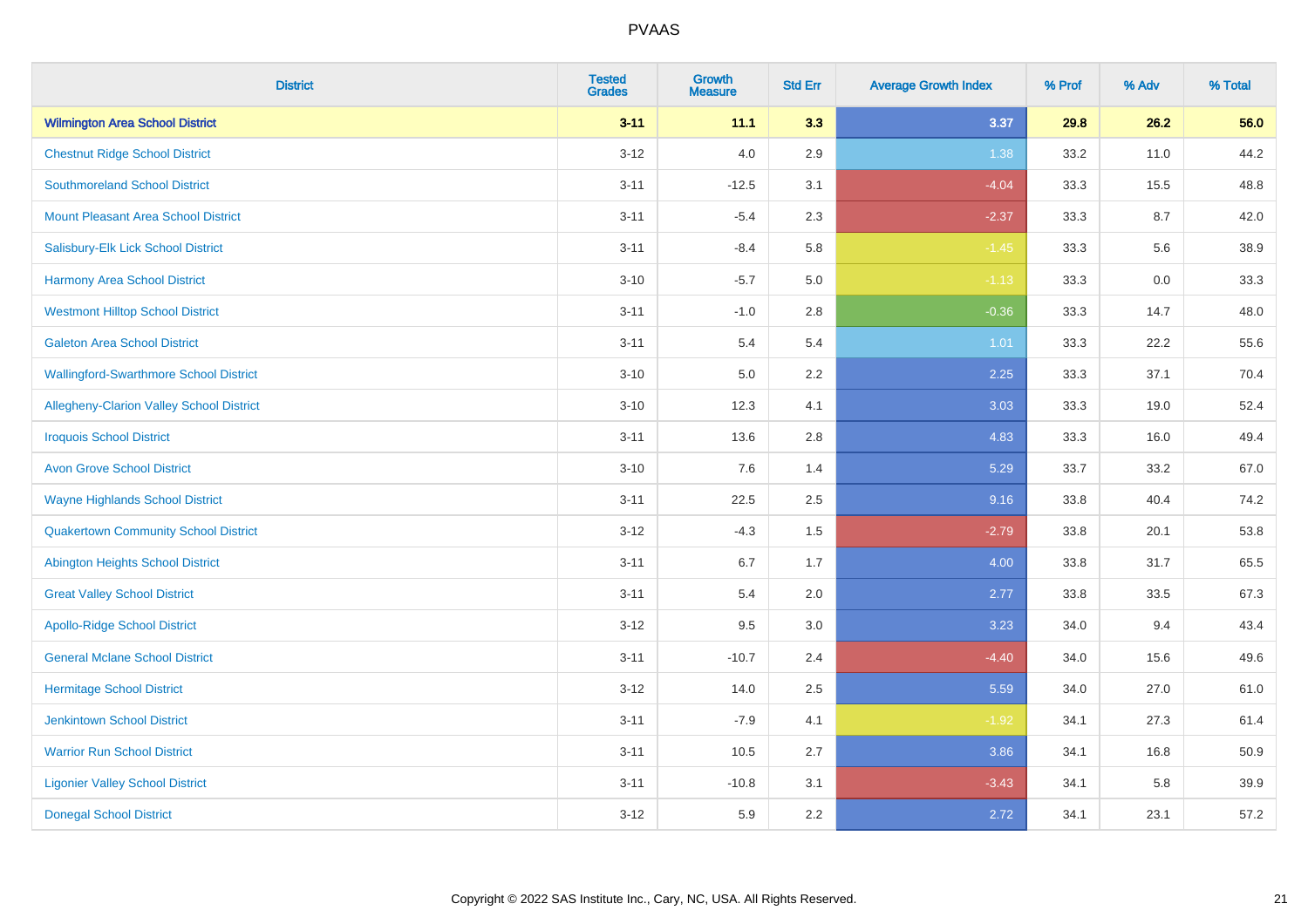| <b>District</b>                           | <b>Tested</b><br><b>Grades</b> | <b>Growth</b><br><b>Measure</b> | <b>Std Err</b> | <b>Average Growth Index</b> | % Prof | % Adv | % Total |
|-------------------------------------------|--------------------------------|---------------------------------|----------------|-----------------------------|--------|-------|---------|
| <b>Wilmington Area School District</b>    | $3 - 11$                       | 11.1                            | 3.3            | 3.37                        | 29.8   | 26.2  | 56.0    |
| <b>Everett Area School District</b>       | $3 - 11$                       | $-1.1$                          | 3.1            | $-0.34$                     | 34.2   | 13.2  | 47.4    |
| <b>Middletown Area School District</b>    | $3 - 11$                       | $-3.4$                          | 2.4            | $-1.44$                     | 34.3   | 15.2  | 49.4    |
| <b>Palmerton Area School District</b>     | $3 - 11$                       | $-0.9$                          | 2.7            | $-0.34$                     | 34.3   | 14.3  | 48.6    |
| <b>Tamaqua Area School District</b>       | $3 - 12$                       | 6.5                             | 2.4            | 2.72                        | 34.3   | 17.5  | 51.8    |
| <b>Upper Merion Area School District</b>  | $3 - 11$                       | 14.0                            | 2.0            | 7.15                        | 34.4   | 32.6  | 67.0    |
| Moon Area School District                 | $3 - 11$                       | 1.5                             | 1.8            | 0.86                        | 34.5   | 25.5  | 60.0    |
| <b>Harbor Creek School District</b>       | $3 - 11$                       | 13.4                            | 2.3            | 5.80                        | 34.5   | 40.7  | 75.2    |
| <b>Hopewell Area School District</b>      | $3 - 11$                       | 0.8                             | 2.6            | 0.31                        | 34.5   | 12.4  | 46.9    |
| <b>Millcreek Township School District</b> | $3 - 11$                       | 9.1                             | 1.4            | 6.61                        | 34.5   | 30.1  | 64.6    |
| <b>Evergreen Community Charter School</b> | $6 - 11$                       | $-1.1$                          | 4.7            | $-0.23$                     | 34.6   | 26.9  | 61.5    |
| <b>Blackhawk School District</b>          | $3 - 11$                       | 2.0                             | 2.3            | 0.87                        | 34.6   | 20.7  | 55.3    |
| <b>Coudersport Area School District</b>   | $3 - 11$                       | 14.8                            | 3.4            | 4.33                        | 34.7   | 28.0  | 62.7    |
| <b>Upper Dublin School District</b>       | $3 - 12$                       | 2.1                             | 1.8            | 1.19                        | 34.7   | 30.0  | 64.7    |
| West Jefferson Hills School District      | $3 - 11$                       | 1.9                             | 1.9            | 0.99                        | 34.8   | 27.3  | 62.1    |
| <b>Derry Area School District</b>         | $3 - 11$                       | $-11.8$                         | 2.6            | $-4.53$                     | 34.8   | 6.1   | 40.9    |
| <b>Avella Area School District</b>        | $3 - 12$                       | 1.6                             | 4.7            | 0.34                        | 34.8   | 7.2   | 42.0    |
| <b>Steel Valley School District</b>       | $3 - 11$                       | 11.1                            | 3.3            | 3.33                        | 34.8   | 10.1  | 44.9    |
| <b>Central Bucks School District</b>      | $3 - 11$                       | 15.5                            | 0.9            | 17.94                       | 34.8   | 41.4  | 76.2    |
| <b>Annville-Cleona School District</b>    | $3 - 12$                       | 1.1                             | 2.4            | 0.45                        | 34.8   | 13.6  | 48.5    |
| <b>Garnet Valley School District</b>      | $3 - 10$                       | 0.2                             | 1.7            | 0.13                        | 34.9   | 26.4  | 61.3    |
| <b>Cameron County School District</b>     | $3 - 12$                       | $-5.0$                          | 4.4            | $-1.12$                     | 34.9   | 4.8   | 39.7    |
| <b>Athens Area School District</b>        | $3 - 11$                       | 2.6                             | 2.3            | 1.11                        | 34.9   | 12.3  | 47.3    |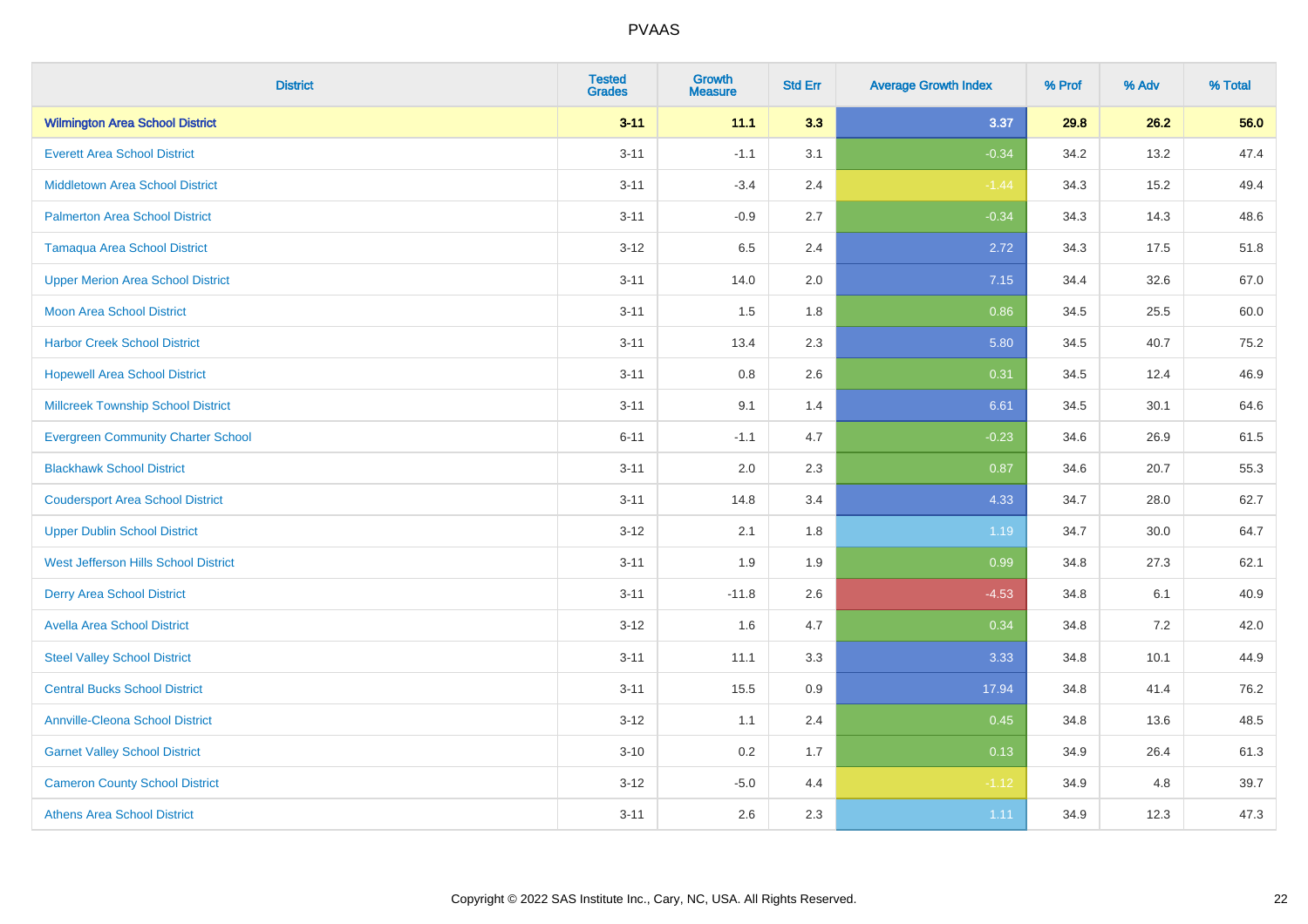| <b>District</b>                                 | <b>Tested</b><br><b>Grades</b> | <b>Growth</b><br><b>Measure</b> | <b>Std Err</b> | <b>Average Growth Index</b> | % Prof | % Adv | % Total |
|-------------------------------------------------|--------------------------------|---------------------------------|----------------|-----------------------------|--------|-------|---------|
| <b>Wilmington Area School District</b>          | $3 - 11$                       | 11.1                            | 3.3            | 3.37                        | 29.8   | 26.2  | 56.0    |
| <b>Conestoga Valley School District</b>         | $3 - 11$                       | 2.4                             | 1.7            | 1.43                        | 35.0   | 23.5  | 58.5    |
| <b>Keystone School District</b>                 | $3 - 11$                       | 7.8                             | 5.7            | 1.37                        | 35.0   | 45.0  | 80.0    |
| <b>Perkiomen Valley School District</b>         | $3 - 11$                       | 2.7                             | 1.5            | 1.83                        | 35.0   | 25.3  | 60.3    |
| <b>Mohawk Area School District</b>              | $3 - 11$                       | $-10.5$                         | 2.8            | $-3.75$                     | 35.1   | 10.6  | 45.7    |
| Mechanicsburg Area School District              | $3 - 11$                       | $-5.7$                          | 1.6            | $-3.48$                     | 35.1   | 16.0  | 51.2    |
| <b>Mifflin County School District</b>           | $3 - 11$                       | 12.3                            | 1.6            | 7.69                        | 35.1   | 15.1  | 50.3    |
| <b>Peters Township School District</b>          | $3 - 11$                       | 14.1                            | 1.7            | 8.16                        | 35.2   | 41.6  | 76.8    |
| <b>Rose Tree Media School District</b>          | $3 - 10$                       | $-2.8$                          | 2.1            | $-1.33$                     | 35.2   | 29.6  | 64.8    |
| <b>Tredyffrin-Easttown School District</b>      | $3 - 10$                       | 8.7                             | 2.4            | 3.57                        | 35.2   | 35.8  | 71.0    |
| <b>Eastern Lancaster County School District</b> | $3 - 12$                       | 2.9                             | 3.2            | 0.91                        | 35.2   | 36.4  | 71.6    |
| Saint Marys Area School District                | $3 - 11$                       | 6.0                             | 2.2            | 2.69                        | 35.4   | 18.3  | 53.7    |
| <b>Wilson Area School District</b>              | $3 - 11$                       | $-0.3$                          | 2.4            | $-0.12$                     | 35.4   | 14.6  | 50.0    |
| Lampeter-Strasburg School District              | $3 - 12$                       | 11.0                            | 1.9            | 5.69                        | 35.4   | 32.3  | 67.7    |
| Pocono Mountain School District                 | $3-12$                         | $-4.3$                          | 1.8            | $-2.43$                     | 35.5   | 17.1  | 52.6    |
| <b>Dubois Area School District</b>              | $3 - 11$                       | $-2.8$                          | 2.0            | $-1.37$                     | 35.5   | 19.0  | 54.6    |
| Johnsonburg Area School District                | $3 - 11$                       | 5.0                             | 3.9            | 1.27                        | 35.5   | 11.8  | 47.4    |
| <b>Northgate School District</b>                | $3 - 11$                       | $-3.0$                          | 3.4            | $-0.85$                     | 35.6   | 6.8   | 42.4    |
| <b>Benton Area School District</b>              | $3 - 10$                       | 8.1                             | 4.0            | 2.01                        | 35.7   | 28.6  | 64.3    |
| <b>Gateway School District</b>                  | $3 - 11$                       | 3.1                             | 2.0            | 1.55                        | 35.7   | 18.5  | 54.2    |
| <b>Riverside Beaver County School District</b>  | $3 - 11$                       | $-5.5$                          | 2.7            | $-2.03$                     | 35.8   | 23.2  | 59.0    |
| <b>Otto-Eldred School District</b>              | $3 - 11$                       | $-0.5$                          | 3.5            | $-0.13$                     | 35.8   | 10.5  | 46.3    |
| <b>Lewisburg Area School District</b>           | $3 - 11$                       | 1.7                             | 2.4            | 0.72                        | 35.9   | 35.9  | 71.8    |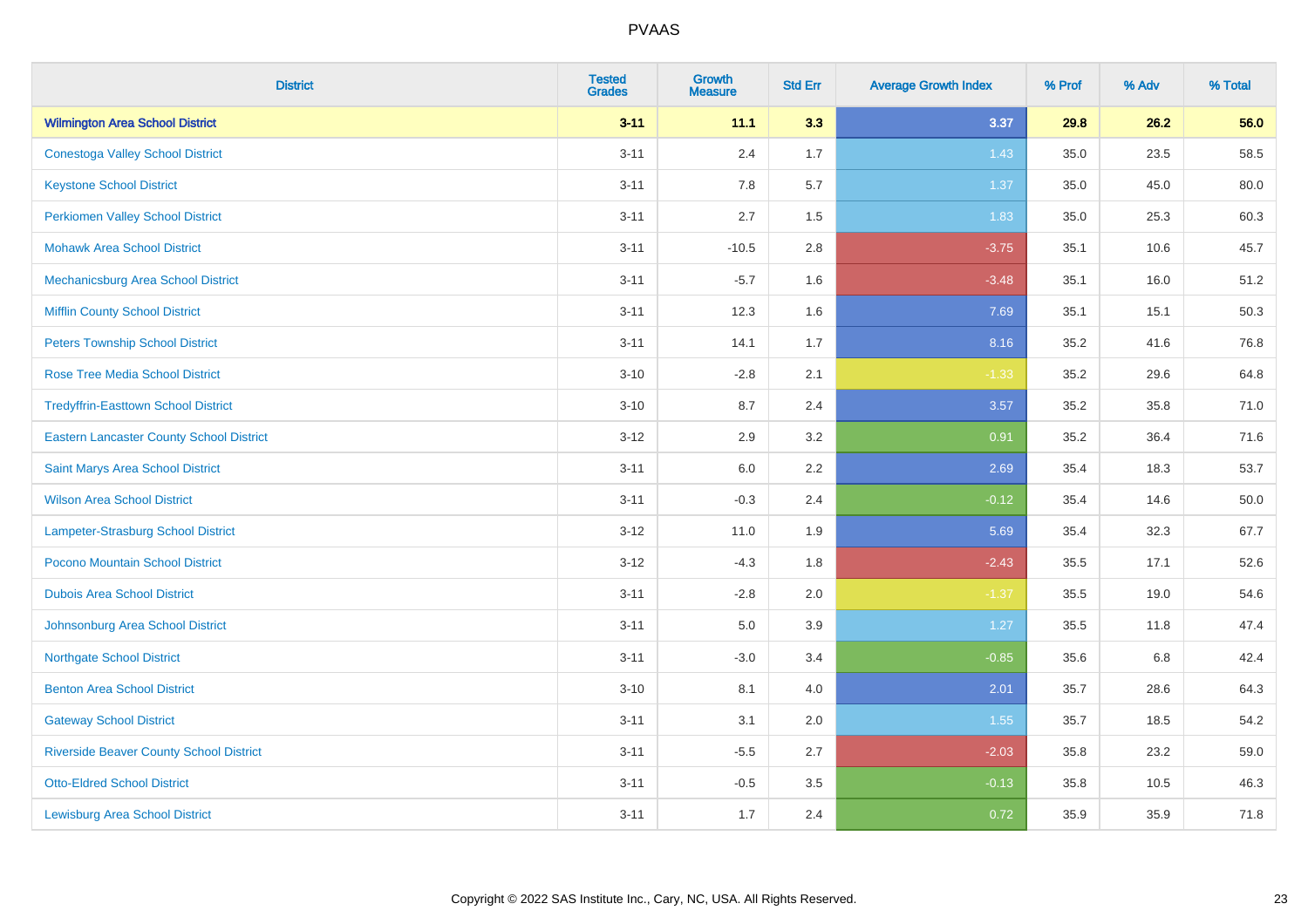| <b>District</b>                             | <b>Tested</b><br><b>Grades</b> | <b>Growth</b><br><b>Measure</b> | <b>Std Err</b> | <b>Average Growth Index</b> | % Prof | % Adv | % Total |
|---------------------------------------------|--------------------------------|---------------------------------|----------------|-----------------------------|--------|-------|---------|
| <b>Wilmington Area School District</b>      | $3 - 11$                       | 11.1                            | 3.3            | 3.37                        | 29.8   | 26.2  | 56.0    |
| <b>Avonworth School District</b>            | $3 - 10$                       | $-6.2$                          | 2.3            | $-2.68$                     | 35.9   | 14.1  | 50.0    |
| <b>Methacton School District</b>            | $3 - 11$                       | 11.0                            | 1.6            | 6.94                        | 36.0   | 33.6  | 69.6    |
| South Western School District               | $3 - 12$                       | 2.5                             | 1.7            | 1.48                        | 36.2   | 19.7  | 55.9    |
| Lehigh Career & Technical Institute         | $10 - 12$                      | $-0.7$                          | 6.3            | $-0.11$                     | 36.4   | 4.6   | 40.9    |
| <b>West Chester Area School District</b>    | $3 - 11$                       | $-2.1$                          | 1.2            | $-1.83$                     | 36.4   | 23.2  | 59.6    |
| South Eastern School District               | $3 - 11$                       | $-1.0$                          | 1.8            | $-0.55$                     | 36.4   | 17.1  | 53.5    |
| <b>Elizabethtown Area School District</b>   | $3 - 12$                       | 7.1                             | 1.7            | 4.19                        | 36.4   | 27.6  | 64.0    |
| <b>Bloomsburg Area School District</b>      | $3 - 10$                       | 4.3                             | 3.4            | 1.26                        | 36.5   | 20.6  | 57.1    |
| <b>Tyrone Area School District</b>          | $3 - 12$                       | 29.2                            | 2.3            | 12.86                       | 36.6   | 29.1  | 65.7    |
| <b>Delaware Valley School District</b>      | $3 - 11$                       | 15.7                            | 1.6            | 9.62                        | 36.7   | 32.1  | 68.8    |
| <b>Mars Area School District</b>            | $3 - 10$                       | $6.6\,$                         | 1.9            | 3.45                        | 36.7   | 32.4  | 69.1    |
| <b>Haverford Township School District</b>   | $3 - 11$                       | 1.4                             | 1.4            | 1.05                        | 36.7   | 26.3  | 63.0    |
| East Pennsboro Area School District         | $3 - 11$                       | 4.8                             | 2.1            | 2.26                        | 36.8   | 16.9  | 53.7    |
| <b>Dallastown Area School District</b>      | $3 - 11$                       | 19.9                            | 1.4            | 14.14                       | 36.8   | 34.2  | 71.0    |
| <b>Owen J Roberts School District</b>       | $3 - 11$                       | $-3.5$                          | 1.5            | $-2.27$                     | 36.8   | 24.4  | 61.2    |
| <b>Loyalsock Township School District</b>   | $3 - 12$                       | 26.7                            | 2.7            | 9.92                        | 36.8   | 35.1  | 71.9    |
| <b>Tuscarora School District</b>            | $3 - 11$                       | 13.4                            | 2.2            | 6.20                        | 37.1   | 26.3  | 63.4    |
| <b>Springfield Township School District</b> | $3 - 11$                       | $-3.9$                          | 3.1            | $-1.27$                     | 37.2   | 30.8  | 68.1    |
| <b>West Allegheny School District</b>       | $3 - 12$                       | 8.6                             | 2.0            | 4.34                        | 37.3   | 27.2  | 64.5    |
| <b>Oley Valley School District</b>          | $3 - 11$                       | 1.4                             | 2.4            | 0.56                        | 37.4   | 23.9  | 61.4    |
| <b>Freeport Area School District</b>        | $3 - 10$                       | $-0.2$                          | 2.1            | $-0.10$                     | 37.4   | 29.8  | 67.2    |
| <b>Upper Dauphin Area School District</b>   | $3 - 11$                       | 16.5                            | 5.1            | 3.26                        | 37.5   | 26.8  | 64.3    |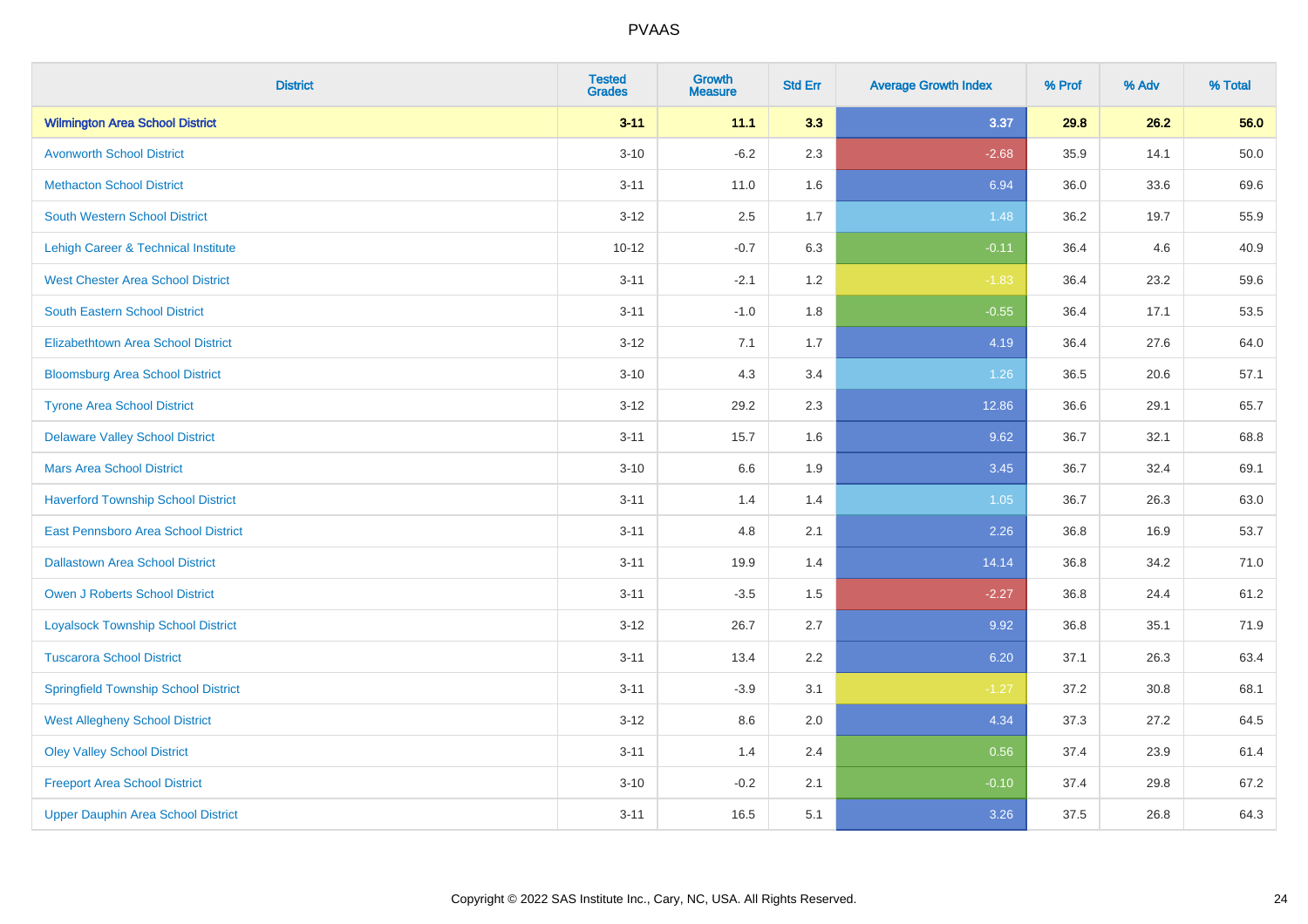| <b>District</b>                                    | <b>Tested</b><br><b>Grades</b> | <b>Growth</b><br><b>Measure</b> | <b>Std Err</b> | <b>Average Growth Index</b> | % Prof | % Adv | % Total |
|----------------------------------------------------|--------------------------------|---------------------------------|----------------|-----------------------------|--------|-------|---------|
| <b>Wilmington Area School District</b>             | $3 - 11$                       | 11.1                            | 3.3            | 3.37                        | 29.8   | 26.2  | 56.0    |
| <b>Muncy School District</b>                       | $3 - 11$                       | 6.9                             | 3.3            | 2.12                        | 37.6   | 18.8  | 56.4    |
| <b>Southern York County School District</b>        | $3 - 11$                       | 15.5                            | 1.8            | 8.48                        | 37.6   | 29.2  | 66.8    |
| <b>Norwin School District</b>                      | $3 - 11$                       | $-1.1$                          | 1.6            | $-0.70$                     | 37.7   | 27.6  | 65.2    |
| <b>Leechburg Area School District</b>              | $3 - 11$                       | 7.0                             | 3.9            | 1.79                        | 37.7   | 4.9   | 42.6    |
| <b>Pennsbury School District</b>                   | $3 - 11$                       | 5.6                             | 1.3            | 4.38                        | 37.7   | 27.7  | 65.4    |
| <b>Central Valley School District</b>              | $3 - 10$                       | 4.7                             | 2.6            | 1.83                        | 37.8   | 18.5  | 56.3    |
| <b>Montrose Area School District</b>               | $3 - 10$                       | 12.3                            | 2.8            | 4.41                        | 37.8   | 28.9  | 66.7    |
| South Butler County School District                | $3 - 10$                       | 6.3                             | 2.2            | 2.80                        | 37.8   | 19.2  | 57.0    |
| <b>Hampton Township School District</b>            | $3 - 11$                       | 7.4                             | 2.0            | 3.79                        | 37.9   | 39.2  | 77.0    |
| <b>Homer-Center School District</b>                | $3 - 11$                       | 8.8                             | 3.5            | 2.53                        | 38.0   | 17.7  | 55.8    |
| <b>Lower Moreland Township School District</b>     | $3 - 11$                       | 8.7                             | 2.0            | 4.35                        | 38.2   | 33.2  | 71.4    |
| South Williamsport Area School District            | $3 - 10$                       | $0.9\,$                         | 3.1            | 0.31                        | 38.4   | 11.6  | 50.0    |
| <b>Littlestown Area School District</b>            | $3 - 11$                       | 28.7                            | 2.4            | 11.83                       | 38.4   | 29.3  | 67.7    |
| <b>Kutztown Area School District</b>               | $3 - 12$                       | 9.3                             | 2.8            | 3.34                        | 38.5   | 14.6  | 53.2    |
| <b>Wyalusing Area School District</b>              | $3 - 12$                       | 5.7                             | 3.2            | 1.78                        | 38.6   | 12.9  | 51.4    |
| <b>United School District</b>                      | $3 - 11$                       | 6.3                             | 3.3            | 1.89                        | 38.8   | 16.3  | 55.0    |
| <b>Twin Valley School District</b>                 | $3 - 12$                       | $-3.2$                          | 1.9            | $-1.68$                     | 38.8   | 19.8  | 58.6    |
| Palmyra Area School District                       | $3 - 11$                       | 16.2                            | 1.8            | 9.02                        | 38.8   | 34.0  | 72.8    |
| <b>Newport School District</b>                     | $3 - 12$                       | 3.8                             | 3.3            | 1.17                        | 38.8   | 10.4  | 49.2    |
| Montoursville Area School District                 | $3-12$                         | $-8.4$                          | 2.6            | $-3.17$                     | 38.8   | 18.2  | 57.0    |
| <b>Souderton Area School District</b>              | $3 - 11$                       | 18.5                            | 1.4            | 12.86                       | 39.2   | 31.2  | 70.4    |
| <b>Lincoln Park Performing Arts Charter School</b> | $7 - 11$                       | $-14.9$                         | 2.7            | $-5.45$                     | 39.3   | 8.9   | 48.2    |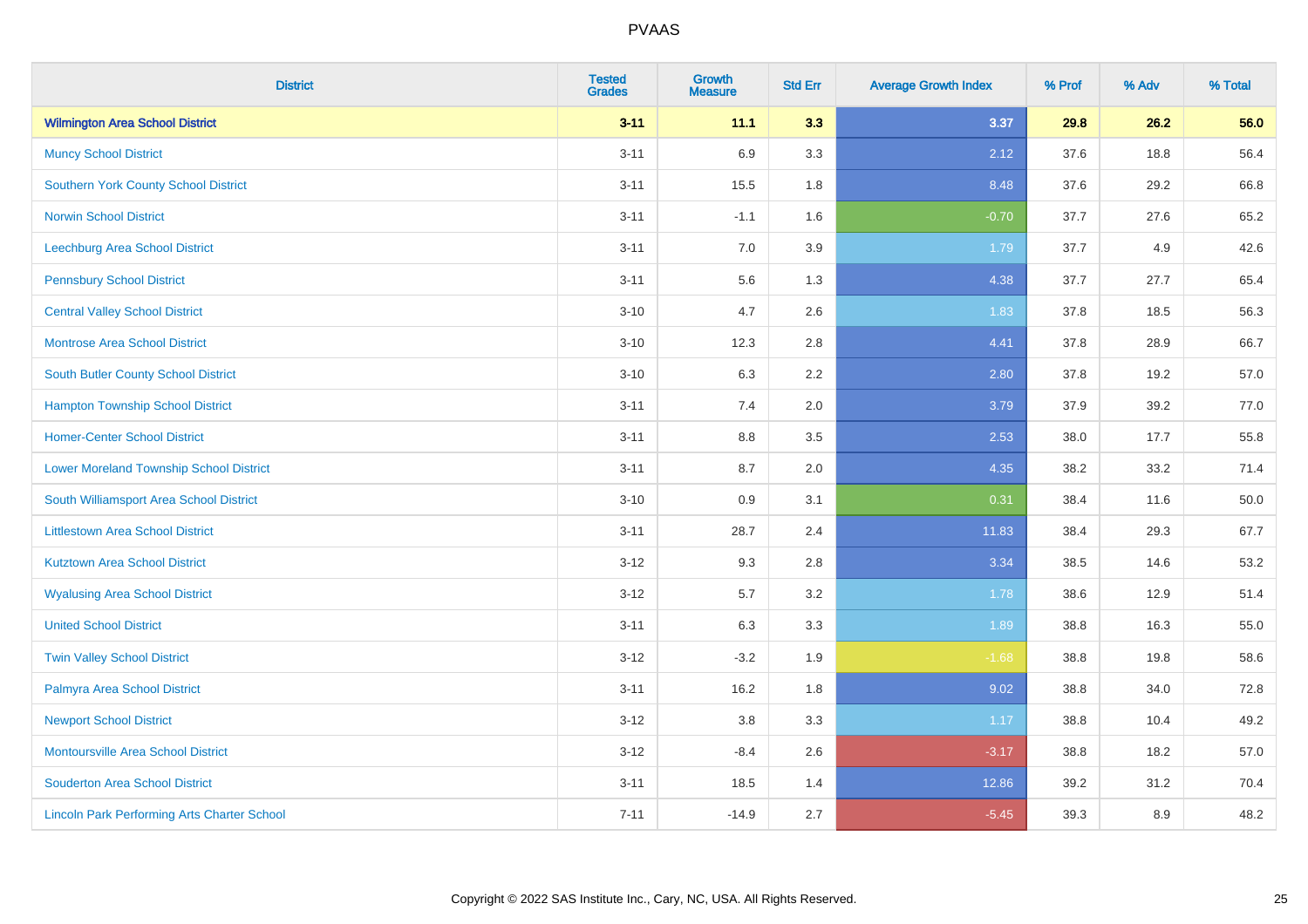| <b>District</b>                          | <b>Tested</b><br><b>Grades</b> | <b>Growth</b><br><b>Measure</b> | <b>Std Err</b> | <b>Average Growth Index</b> | % Prof | % Adv | % Total |
|------------------------------------------|--------------------------------|---------------------------------|----------------|-----------------------------|--------|-------|---------|
| <b>Wilmington Area School District</b>   | $3 - 11$                       | 11.1                            | 3.3            | 3.37                        | 29.8   | 26.2  | 56.0    |
| <b>Jersey Shore Area School District</b> | $3 - 11$                       | 0.7                             | 2.5            | 0.27                        | 39.3   | 13.6  | 52.9    |
| Southern Lehigh School District          | $3 - 11$                       | $-4.1$                          | 2.1            | $-1.94$                     | 39.3   | 28.0  | 67.2    |
| Mt Lebanon School District               | $3 - 11$                       | 2.4                             | 1.3            | 1.79                        | 39.3   | 37.4  | 76.8    |
| <b>Quaker Valley School District</b>     | $3 - 11$                       | 12.2                            | 2.5            | 4.90                        | 39.5   | 26.4  | 65.9    |
| <b>Chichester School District</b>        | $3 - 11$                       | $-1.8$                          | 4.2            | $-0.44$                     | 40.0   | 14.0  | 54.0    |
| <b>Bethel Park School District</b>       | $3 - 11$                       | $-4.4$                          | 1.7            | $-2.62$                     | 40.1   | 27.3  | 67.4    |
| <b>Richland School District</b>          | $3 - 11$                       | $-6.9$                          | 2.6            | $-2.63$                     | 40.1   | 20.9  | 61.0    |
| <b>Line Mountain School District</b>     | $3 - 11$                       | 11.7                            | 3.9            | 3.01                        | 40.4   | 42.3  | 82.7    |
| <b>Seneca Valley School District</b>     | $3 - 11$                       | 0.8                             | 1.4            | 0.54                        | 40.6   | 25.2  | 65.8    |
| <b>Bellwood-Antis School District</b>    | $3 - 10$                       | 3.5                             | 2.8            | 1.24                        | 40.9   | 19.4  | 60.2    |
| <b>Greater Latrobe School District</b>   | $3 - 11$                       | $-14.1$                         | 2.0            | $-7.14$                     | 41.0   | 12.6  | 53.6    |
| <b>Windber Area School District</b>      | $3 - 11$                       | $-11.9$                         | 3.0            | $-3.94$                     | 41.0   | 10.3  | 51.3    |
| <b>Sharpsville Area School District</b>  | $3 - 11$                       | $3.8\,$                         | 3.7            | 1.04                        | 41.1   | 23.2  | 64.3    |
| <b>Brockway Area School District</b>     | $3 - 11$                       | $-0.4$                          | 3.5            | $-0.11$                     | 41.2   | 13.8  | 55.0    |
| <b>Conewago Valley School District</b>   | $3 - 12$                       | 7.6                             | 1.7            | 4.46                        | 41.3   | 19.4  | 60.6    |
| Shenango Area School District            | $3 - 11$                       | 1.7                             | 3.2            | 0.52                        | 41.4   | 13.8  | 55.3    |
| Jamestown Area School District           | $3 - 11$                       | $-9.5$                          | 4.1            | $-2.33$                     | 41.5   | 4.9   | 46.3    |
| <b>Lakeview School District</b>          | $3 - 11$                       | $-1.9$                          | 3.5            | $-0.53$                     | 41.5   | 12.3  | 53.8    |
| California Area School District          | $3 - 10$                       | $-13.7$                         | 4.5            | $-3.06$                     | 41.7   | 16.7  | 58.3    |
| Northwestern Lehigh School District      | $3 - 11$                       | $-2.4$                          | 2.1            | $-1.14$                     | 41.7   | 17.9  | 59.5    |
| <b>Fairview School District</b>          | $3 - 11$                       | 8.3                             | 2.4            | 3.43                        | 41.9   | 34.9  | 76.7    |
| <b>Ridgway Area School District</b>      | $3 - 11$                       | $-6.1$                          | 4.0            | $-1.53$                     | 42.2   | 15.6  | 57.8    |